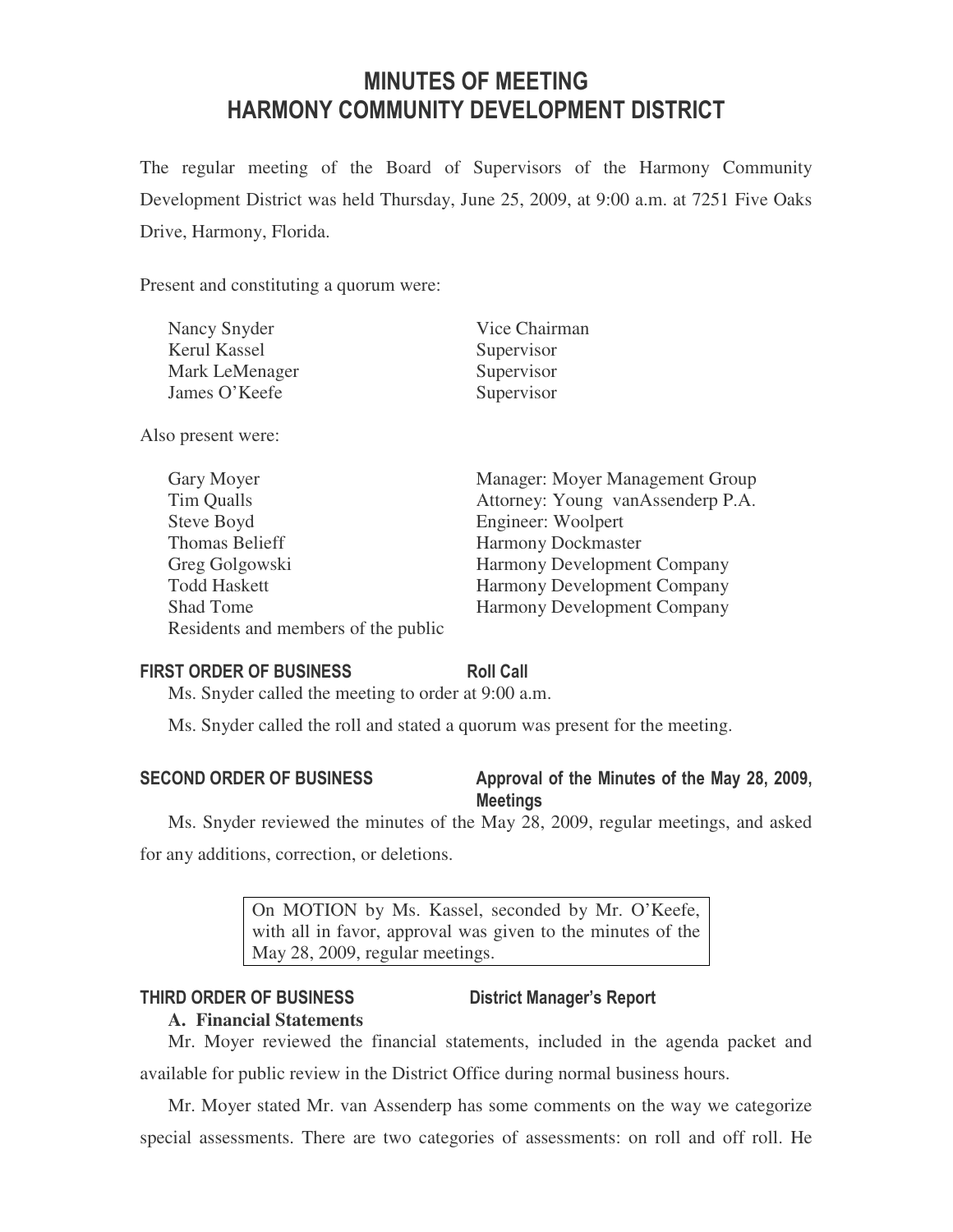recommended some changes to that wording, and we will incorporate his comments going forward.

Mr. Qualls stated essentially all assessments are on roll. The distinction is that some are collected through the Uniform Method, which is where the tax collector collects the assessments and if they are not paid, it goes to tax certificate sales. It is a clarification since all assessments are on roll, the distinction being what method is used to collect the assessments. There are a couple references to tax collection, when this is assessment collection. It is a global change for those areas.

Mr. Moyer stated based on tax certificate sales, of which our assessments are a part, when you distribute that to the general fund and the debt service fund, we are now 97.34% collected. The balance will stand for certificate sale in August in all likelihood. Some may not be collectible because of bankruptcies, but I am very pleased with what we have collected.

Ms. Kassel stated I would like a copy of the updated schedule sent by email.

#### **B. Invoice Approval #110 and Check Run Summary**

Mr. Moyer reviewed the invoices and check summary and requested approval.

Mr. LeMenager stated I note that we paid 75% of what REW is owed on these invoices. Does this finalize everything that we owe them?

Mr. Haskett stated I did not calculate them all together but did each invoice separately.

Ms. Snyder stated on one invoice, it looked like they had not done the work but yet only 75% of the amount was deducted. If they did not perform the work, why would you deduct only 75%?

Mr. Haskett stated it depends on the circumstances on that particular invoice. I believe they did perform part of the work.

Ms. Snyder asked so there was not anything that they did not do that we are making a partial payment?

Mr. Haskett stated that is correct.

Mr. LeMenager stated two of their invoices were approved for zero dollars.

On MOTION by Mr. O'Keefe, seconded by Ms. Kassel, with all in favor, approval was given to the invoices as presented.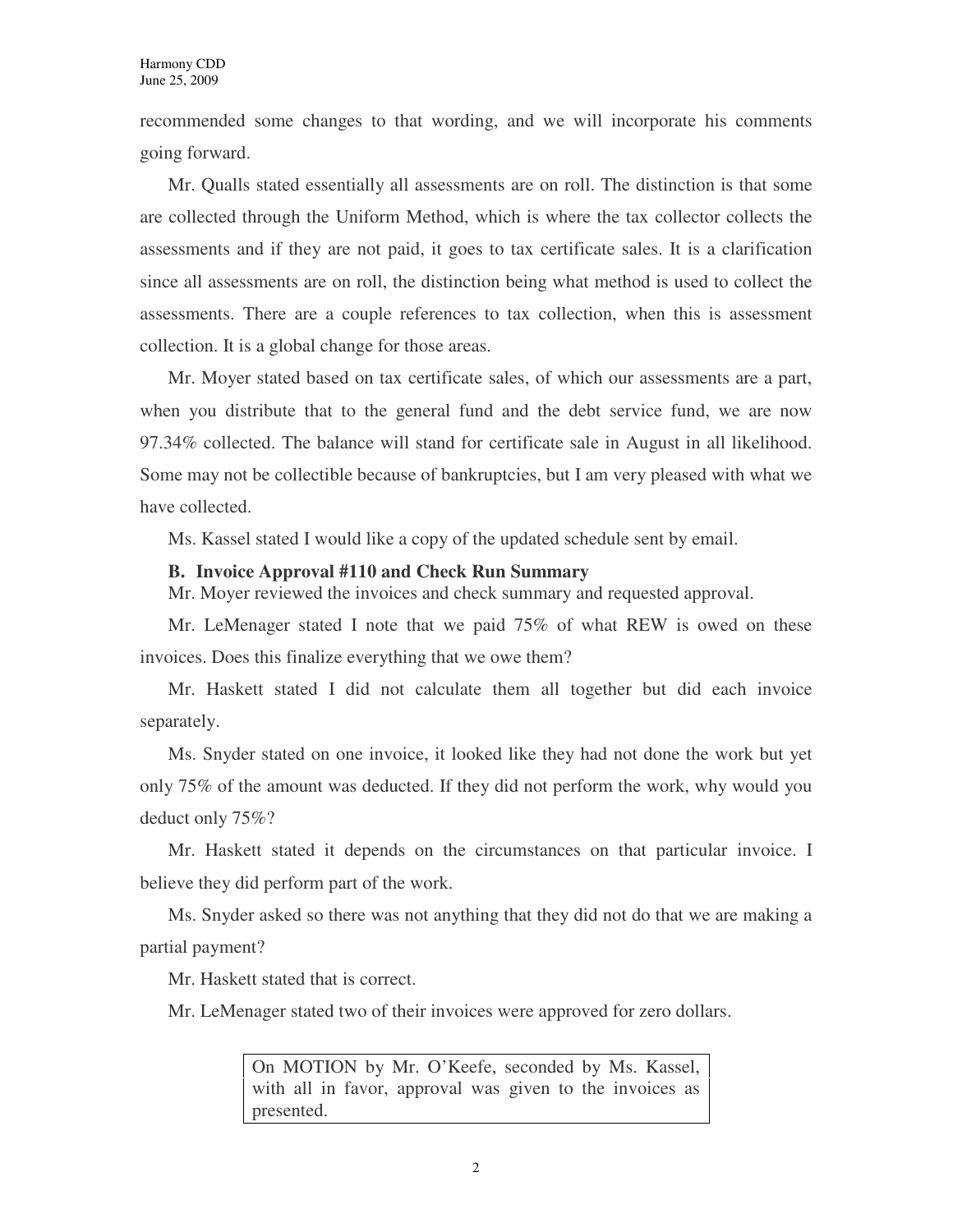#### **C. Discussion of Fiscal Year 2010 Proposed Budget**

Mr. Moyer stated I distributed a revised version of the budget with revisions that were made dated June 22, 2009, which moved the \$40,000 alley repair from a budgeted item in 2010 to a proposed expenditure in the current fiscal year. There might have been some minor changes to the budget, as well.

Mr. LeMenager stated I subtotaled everything that is a contingency. Throughout the budget, there is \$41,700 in contingencies. In addition to that, we are proposing \$39,000, which gives us total contingencies of about \$80,000, which is about 5% of the total budget.

Ms. Snyder asked does this take into consideration the aquatic plant maintenance RFP?

Ms. Kassel stated it is the same amount in the proposed budget since we do not yet know what the figure will be.

Mr. Moyer stated that is correct, and that amount is based on the current contract amount. We anticipate that dollar amount will stay the same or even be reduced.

Ms. Kassel asked what did you discover about the pool expenses that might have been reflected in more than one place?

Mr. Moyer stated they were reflected in the current year line items but they were rolled up under one line item for next year.

Ms. Kassel stated OUC expenses were also mentioned in the minutes.

Mr. Moyer stated when we prepared the original budget, we anticipated a fairly significant increase in electric bills because Florida Power & Light is raising their rates, and so is Progress Energy. Mr. Haskett and Mr. Evans provided us with a copy of the OUC agreement, which limits their ability to raise our rates on street lights to 3%. We changed the budget to reflect that and decreased the budgeted amounts significantly. That will end up giving you more of a surplus.

Ms. Kassel asked why is our projected for fiscal year 2009 of \$32,000; \$40,000 is much higher than 3%?

Mr. LeMenager stated that is for general electricity. The 3% is limited to street lights.

Mr. Moyer stated that is correct. For general electricity, we will be subject to whatever rate increases they implement, so we used 25% to be conservative.

Ms. Kassel stated we included Mr. Belieff's salary in some places for one year and in another place for another year.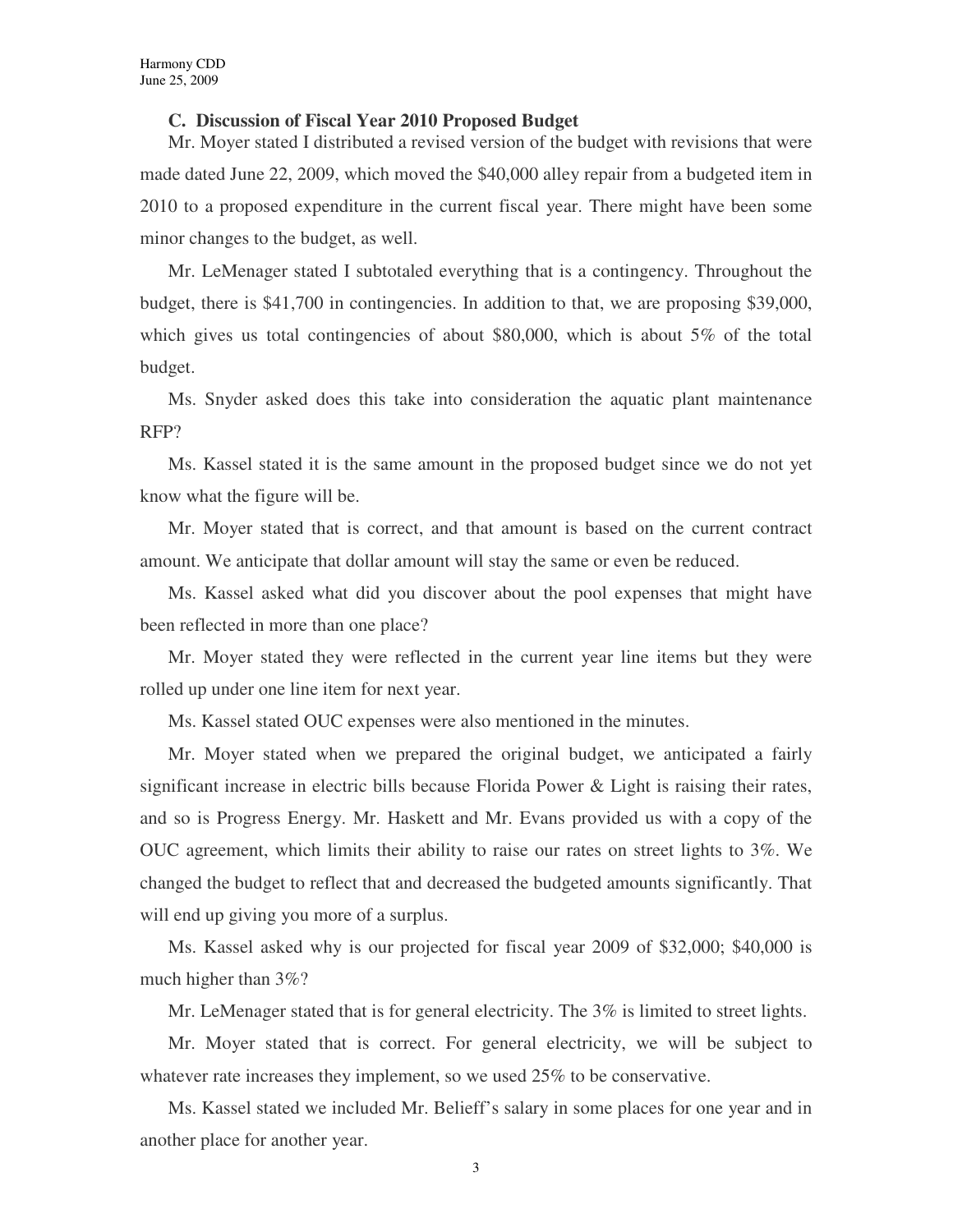Ms. Snyder stated that is because they just hired him.

Mr. Moyer stated Mr. Belieff started full-time in January 2009, so he has been on Severn Trent's payroll since that time. It is the line item for field management. The difference between the \$32,000 that we anticipate spending this year versus \$43,000 is when he started because it was one quarter into this current fiscal year. Next year's budget will be his salary for a full year.

Mr. Golgowski stated it also includes a part-time assistant.

Ms. Kassel asked do we have an idea when that assistant will be brought on and how it will be managed?

Mr. Moyer stated I believe we are already using an assistant.

Mr. Golgowski stated yes, we have used an assistant from time to time on an asneeded basis when Mr. Belieff is on vacation or ill. There are a couple people who are available to fill in.

Mr. LeMenager asked when will we mail the budget to the residents?

Mr. Moyer stated we are not going to mail it. We are not required to mail anything to the residents because we are not going to increase our assessment levy from what it was last year.

Ms. Kassel asked can it be posted on the website?

Mr. Moyer stated yes.

Mr. LeMenager asked we are not going to mail the standard letter?

Mr. Moyer stated no, the only time we send a letter is if we exceed the prior year's levy.

Mr. LeMenager stated I think we should send a letter to everyone to let them know we are not increasing the assessment. Everyone expects a letter from the CDD and the HOA. My wife and I own a home in Poinciana CDD and we received a letter from them regarding the increase in assessments. There is nothing wrong with good news.

Ms. Kassel asked what happens now that we have removed the \$40,000 line item from the 2010 budget into the 2009 budget?

Mr. Moyer stated we will roll that into the reserves.

Mr. LeMenager stated if we wanted to refund that difference to the residents, \$40,000 divided by all the property owners is not much of a savings. Our objective was to come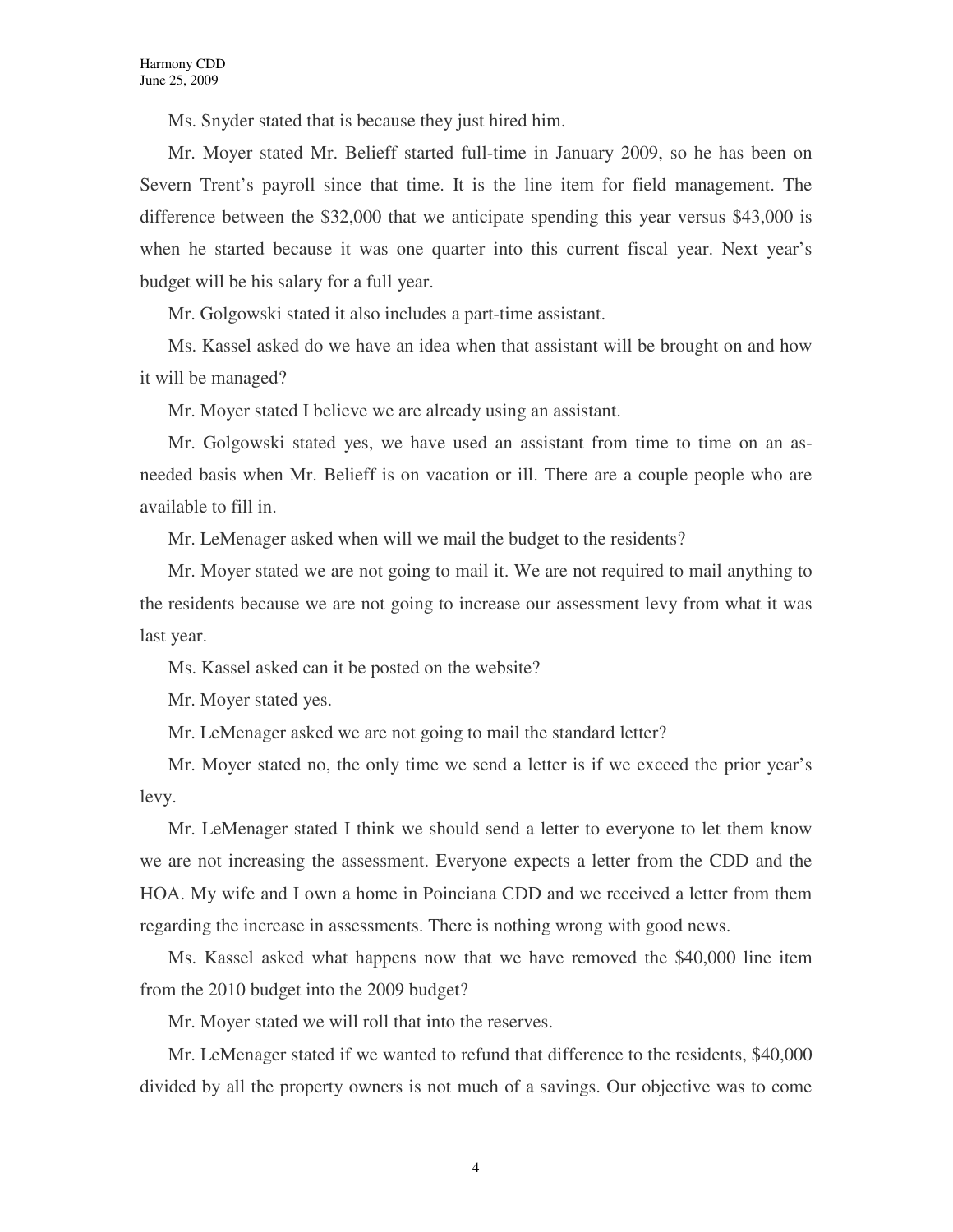up with a budget at the same assessment level and at the same time continue to save a little into our reserve account.

Ms. Kassel stated I wonder if we might not want to have even a token decrease just because we can.

Mr. LeMenager stated we are sort of giving a token decrease because the amount for the debt assessment is decreasing.

Ms. Kassel stated that is not part of the general fund, though.

Mr. Moyer stated if the debt amount decreases, it is only marginal because it is supposed to be level through the term of the bonds.

Ms. Kassel stated what the CDD pays may go down but what the residents pay stays the same.

Mr. Moyer stated that is correct, it is within pennies. When you run the amortization schedules, it is impossible to have a perfectly level debt service year after year. One year it may be \$3,000 down and the next it may be \$1,500 up. I am referring to the total.

A Resident stated I applaud what you are saying about sending a letter but I suggest putting it in the Harmony Notes instead. Once you start sending letters, then we will expect one every year.

Ms. Kassel stated the developer was paying for it and it was going to stop being published. That is being looked at again and we were considering sharing some of the cost of that.

Mr. LeMenager stated I would like to send people an actual notice of the budget hearing scheduled for August, not just an article in the Harmony Notes. People are expecting a letter indicating the date of the meeting and the amount we are proposing they will have to pay. The main purpose for the letter is to advertise the meeting.

Mr. Moyer stated since this is a little out of the ordinary because we are not required to send mailed notice, I will ask for a motion directing staff to send mailed notice to everyone. I presume within that notice you want a summary of the budget, or would you simply like a statement that we are not proposing to increase assessments?

Ms. Kassel stated I am still in favor of decreasing the assessments, even if it is a small amount, just so that we can say we have had a decrease and have people feel good that we are being fiscally responsible with their money. It is \$40,000 that we are putting in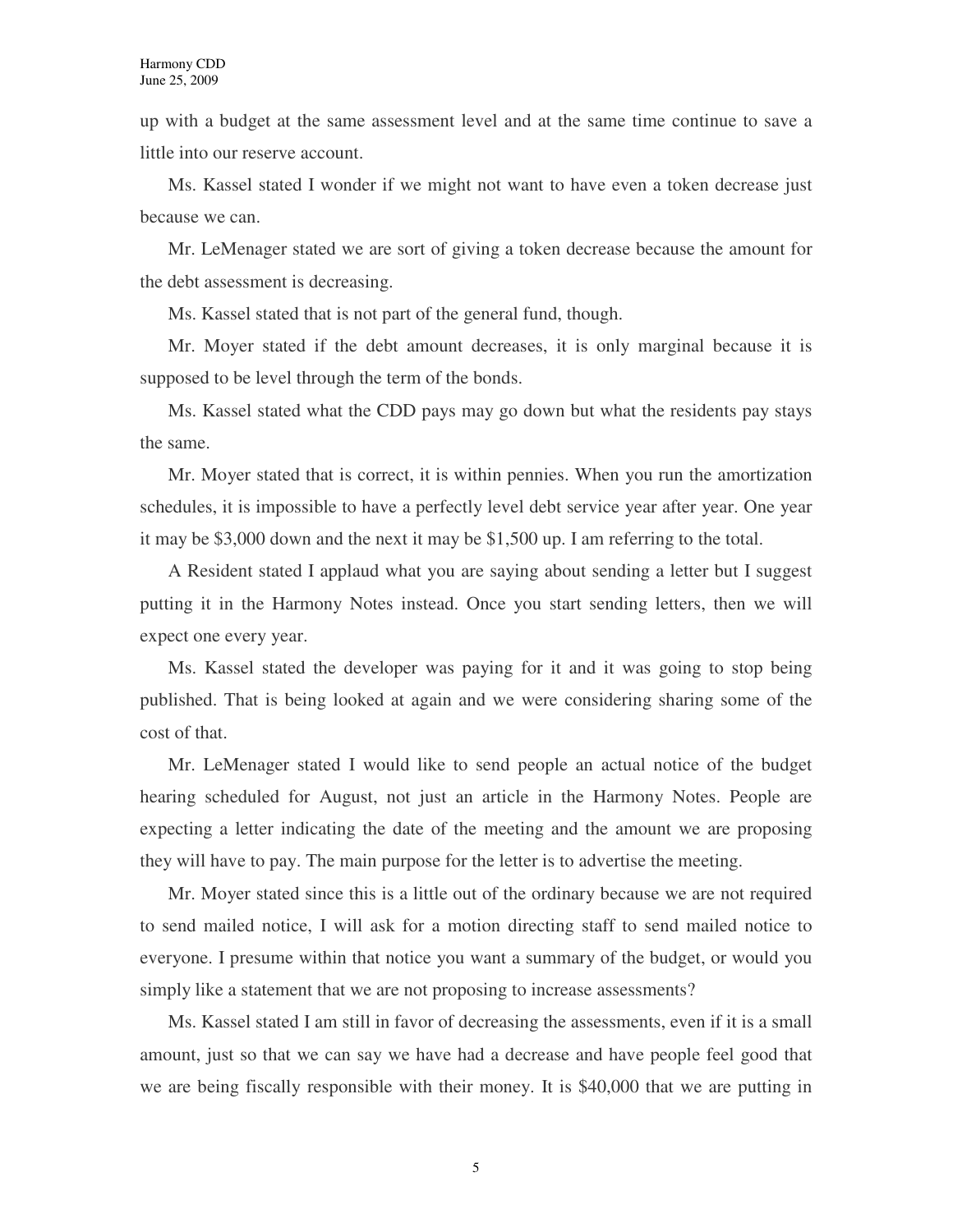this fiscal year as opposed to next fiscal year, which means we do not have to collect that amount next year. Even if people can save \$10 on their assessments, it is a decrease.

Mr. O'Keefe stated if we start sending out letters, then we will incur this cost every year as one resident already mentioned, whether it is an increase, the same amount or a decrease.

Ms. Kassel stated we have sent letters before.

Mr. LeMenager stated that is because we had increases and letters were required.

A Resident stated you have not quite collected all your assessments for this year, so you have to include that in your budget projections. I appreciate what you are doing in keeping assessments the same but once you send a letter, then we will make that the standard for you to do every year.

Ms. Kassel stated even if it is only for one year, I think we should decrease the assessment. I do not think people will genuinely expect that we will have a decrease every year. That is an unreasonable expectation.

Ms. Snyder stated I would like to table further discussion of this issue until next month. The letter can go out after the July meeting once we discuss this further. I would prefer the letter be sent closer to the meeting date instead of sending it too early.

Mr. Moyer stated \$40,000 is about 5% of the budget, and a little less than that is yet to be collected. It is in that order of magnitude.

Mr. LeMenager stated the change in fund balance could be illusory if we do not collect all our assessments.

Ms. Kassel stated we still have a few hundred thousand dollars.

Mr. LeMenager stated we have a huge amount of capital expenses in the future that are totally unfunded. I think we need to consider making sure we are in sound financial position going forward.

Mr. Moyer stated the total budget includes what we bill to the developer. The amount that is not yet collected on the roll is about \$16,500.

#### FOURTH ORDER OF BUSINESS Staff Reports

#### **A. Attorney**

Mr. Qualls stated we reviewed the revised request for proposal for aquatic plant maintenance. In the criteria, there were a couple technical changes that we made. One we are still working on. There is a reference in the criteria that is worth 5 points if a plan is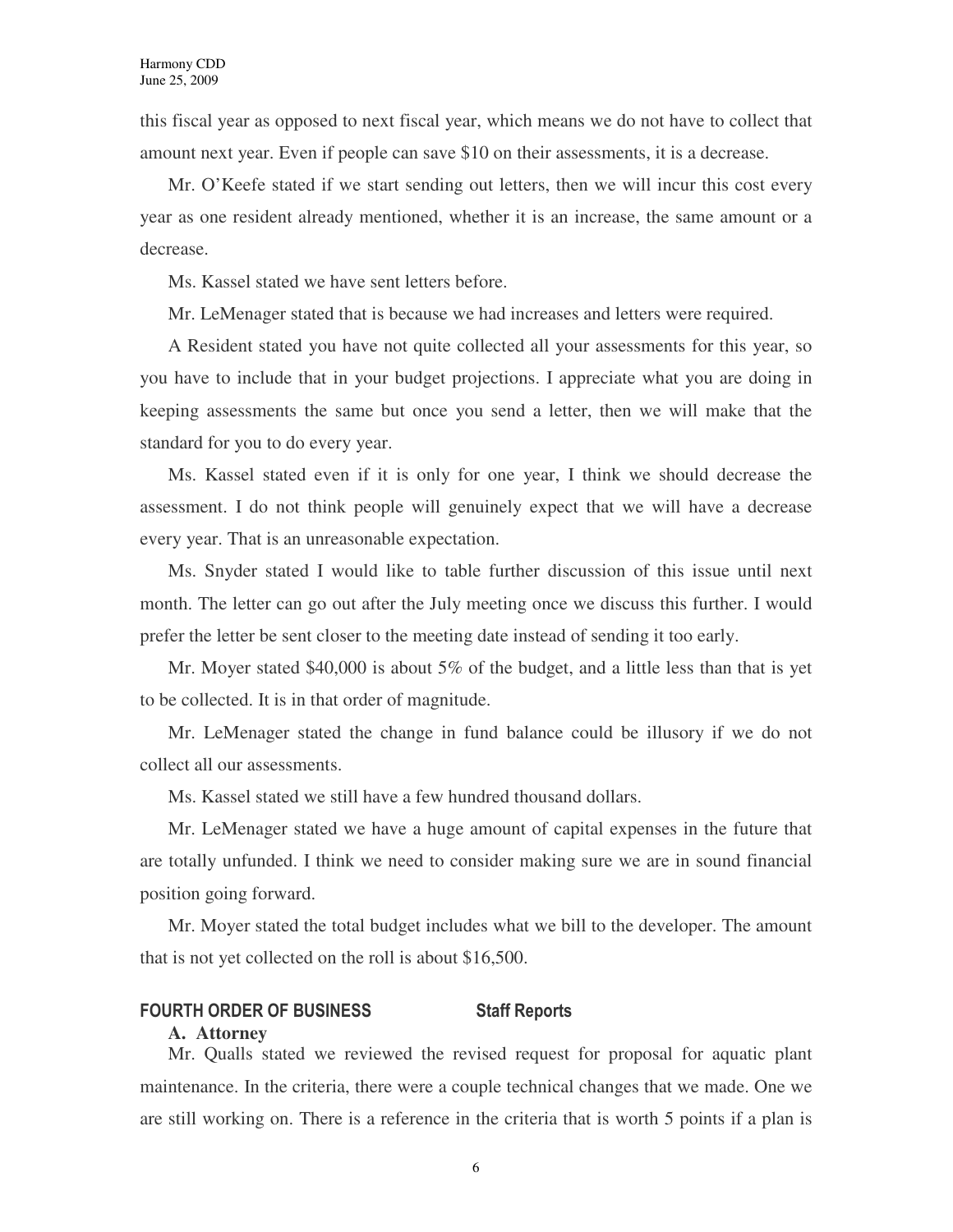included for Integrated Pest Management and Florida Friendly practices. My concern was in the area of Florida Friendly practices. It is not mentioned in the bid specifications nor is it mentioned in the instructions to proposers. It is a concept that is understood by people in that business, but it is sort of vague. There may be different interpretations of what the best Florida Friendly practices are. My advice was to remove that from the criteria or to refer to a specific set of Florida Friendly criteria, so that everyone is on the same page. The one I found that seems to be referred to most often is put out by the University of Florida, called the "Florida Friendly Best Management Practices for the Protection of Water Resources" by the Green Industries. We can simply refer people to the website and have them pull up the manual. Then when you are scoring the proposals, you have a set of criteria to gauge whether one plan is better than the other. The other alternative is to take out references to Florida Friendly practices. Or, if someone includes a plan, you just give them 5 points. You are not judging the quality of the plan, just whether or not they included a plan in their proposal. We will finalize that item since we are preparing these to be sent out shortly. I advise allowing staff to work through this issue. It seems as though Florida Friendly practices is something that is important to the Board. In discussions with Mr. Golgowski and Ms. Burgess and others, it makes sense to refer everyone to the same set of criteria.

Mr. Moyer stated we will finalize the proposal soon since proposers will be picking up packages on Tuesday.

Ms. Snyder stated under the item dealing with customers and clients and being responsive to routine and non-routine issues, I would give that more than 5 points. That is very important to me.

Ms. Kassel stated it is 20 points in total for all these four categories, and they are all based on responses from references, 5 points for each category. I am not sure how you delineate them. Responsiveness to routine issues is pretty similar to customer service. They all seem to be pretty much the same thing. Perhaps we can just combine them.

Mr. Moyer stated we can delete the individual 5 points for each of the four items and just have that one category be worth 20 points.

Ms. Kassel stated when we did the landscaping proposals, there were questions that were asked of the references. Perhaps that is what we put here instead or that is how we

7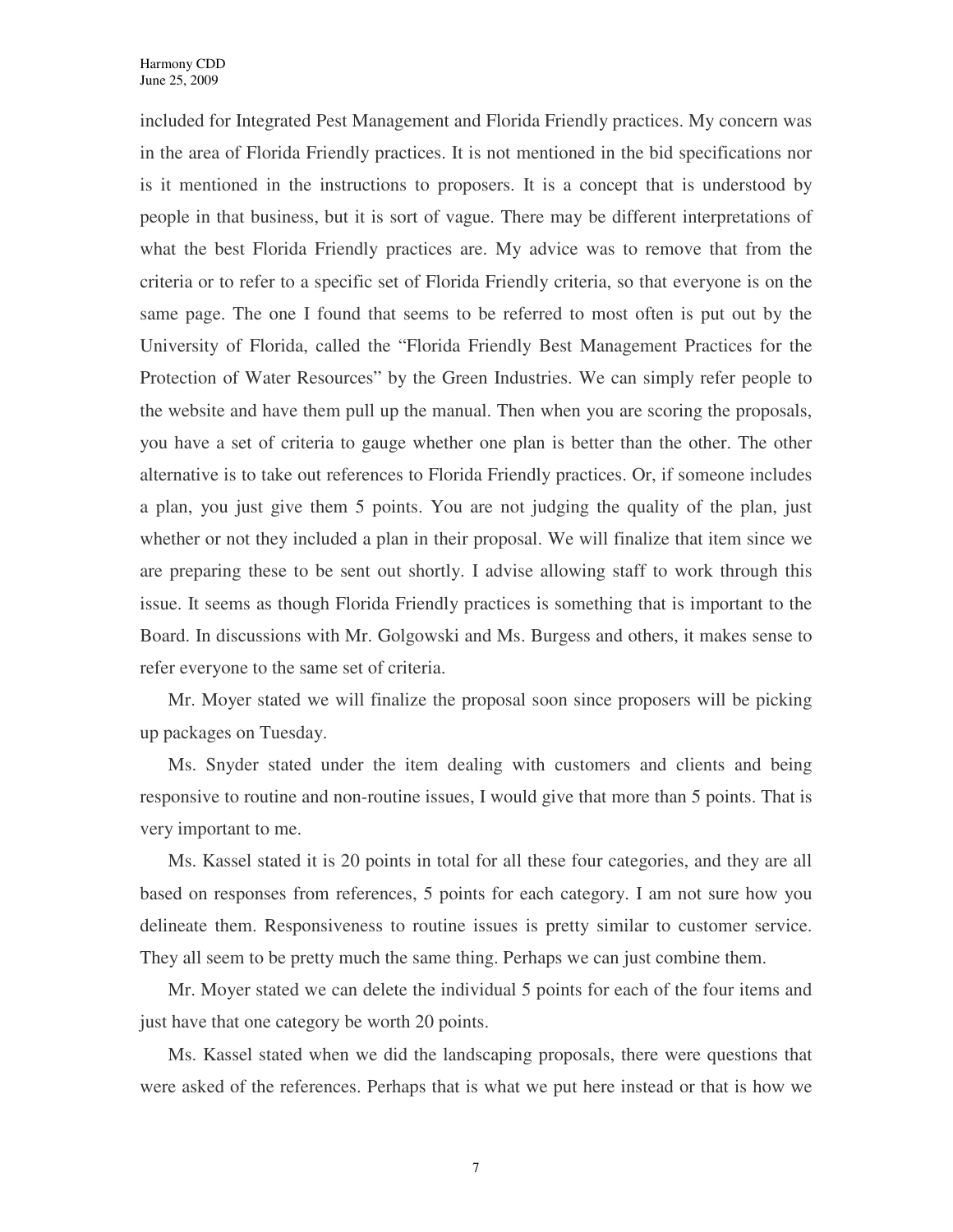evaluate them. The questions we asked of the landscaping company were pretty good and I suggest we use the same questions for this proposal.

#### **B. Engineer**

Mr. Boyd stated regarding the waterline to connect the east side to the west side, we have those documents completed. We prepared draft copies of the bid package for the Board to review. The project has been approved and we are in the process of procuring the permit from DEP, which we will have by the end of July. We have a very aggressive bidding schedule. I propose we advertise for packages to be available for pickup on July 6, a pre-bid conference on July 7 and receive bids on August 15, which will allow us two weeks to review the bids and come to the Board with our recommendation at the August Board meeting. This project is to do a directional bore and go under the wetland.

#### **C. Dockmaster/Field Manager**

Mr. Golgowski reviewed the monthly boat report as contained in the agenda package and is available for public review in the District Office during normal business hours.

### **D. Landscaping – Luke Brothers**

Mr. Haskett stated we received a highlight report from Luke Brothers. They apologize for not being at the meeting. Mr. Tome and I met with them last week to discuss their 30 day performance on the property. Many things were discussed. The learning curve will take some time for a new company taking on such a large property, and that has been evident. We are working through the learning curve on a daily basis but overall I think they are doing a pretty good job. A few areas have been improved on and they have been very quick to respond to requests. They are performing within their scope of work and I do not believe anything has been missed at this point in time. We have received a few comments from the website and we appreciate the residents keeping a watchful eye out since we cannot be everywhere at the same time.

Ms. Snyder stated I have received a lot of positive comments on the professionalism, on the trucks with cones around them, with them having better equipment because the edges are better and the grass is cut better. One person said to me that they can now see they are pulling out dead materials because they saw what was going in the truck.

Mr. Haskett stated they started immediately with a lot of motivation. You will still see some areas where it needs a second application, which happens. They are doing a good job and they are adding on new equipment at our request because we did not feel like they were quite keeping up with the mowing schedule that was spelled out in the scope.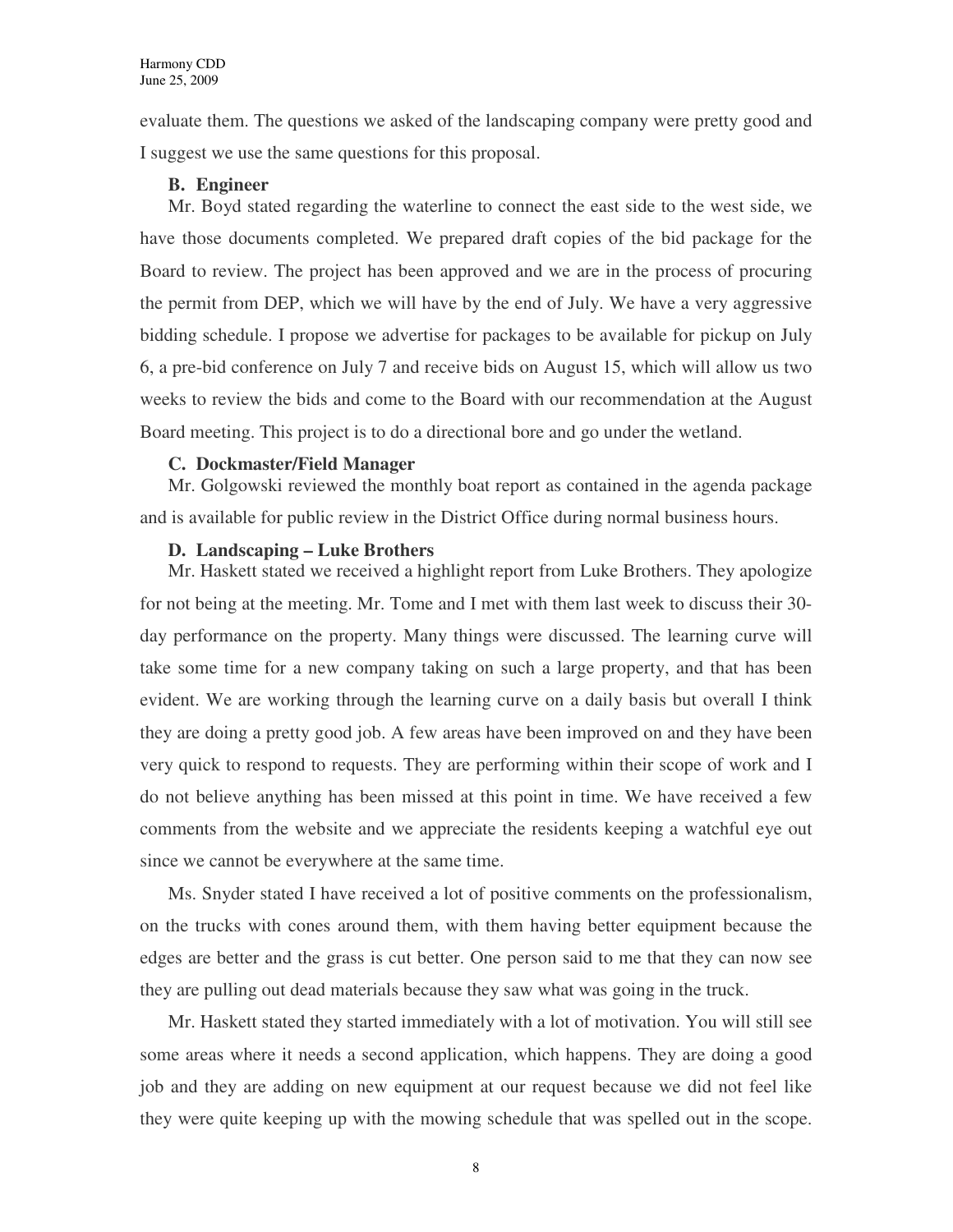Their response was to add more equipment and they are covering everything in the contract. They are very quick to respond. We will continue as is and hope for the best for the summer.

Mr. LeMenager stated we had some complaints that they were not cleaning out the doggie pots in a timely fashion.

Mr. Haskett stated the first two weeks was an issue to deal with. They had not ordered the right size doggie bags, which put them behind on their ability to empty the pots. In our meeting last week, we reviewed the areas that were missed and now that they have been here for a month, they are learning what areas are more heavily used and can respond appropriately.

Mr. LeMenager stated I concur with their comment about the trees needing service badly. When I walked to get my agenda package, I walked from the welcome center to my house and I counted 109 trees that needed attention with shoots coming off. We need to have that addressed.

Ms. Kassel stated when A Cut Above came in, they pruned all the street trees. There are trees in the parks and one by the northern most doggie pot before the pavilion and a sycamore tree that are hanging down very low. Luke Brothers is responsible for cutting up to 10 feet on all those park trees.

Mr. Haskett stated that is correct, and that item was discussed. I believe they pruned that tree yesterday. This is a large property and they will get through all those trees.

Mr. LeMenager stated I would like to see a representative of Luke Brothers at this meeting in the future.

Mr. Haskett stated they certainly will send someone if the Board desires that.

Mr. LeMenager stated that is my desire.

Ms. Kassel stated I do not object. The highlight report is good and if we have questions, Mr. Haskett is able to answer them, but they will be more knowledgeable about what their plan is.

Ms. Snyder stated that is fine.

#### **E. Developer**

Mr. Haskett stated we received two proposals for the Swim Club and the Ashley Park pools. There is some staining around the floor returns. There is some metal in the water and there is some build-up on the finish of the pool. Over the years there have been complaints about it and they think the pool company is not cleaning the pool. This will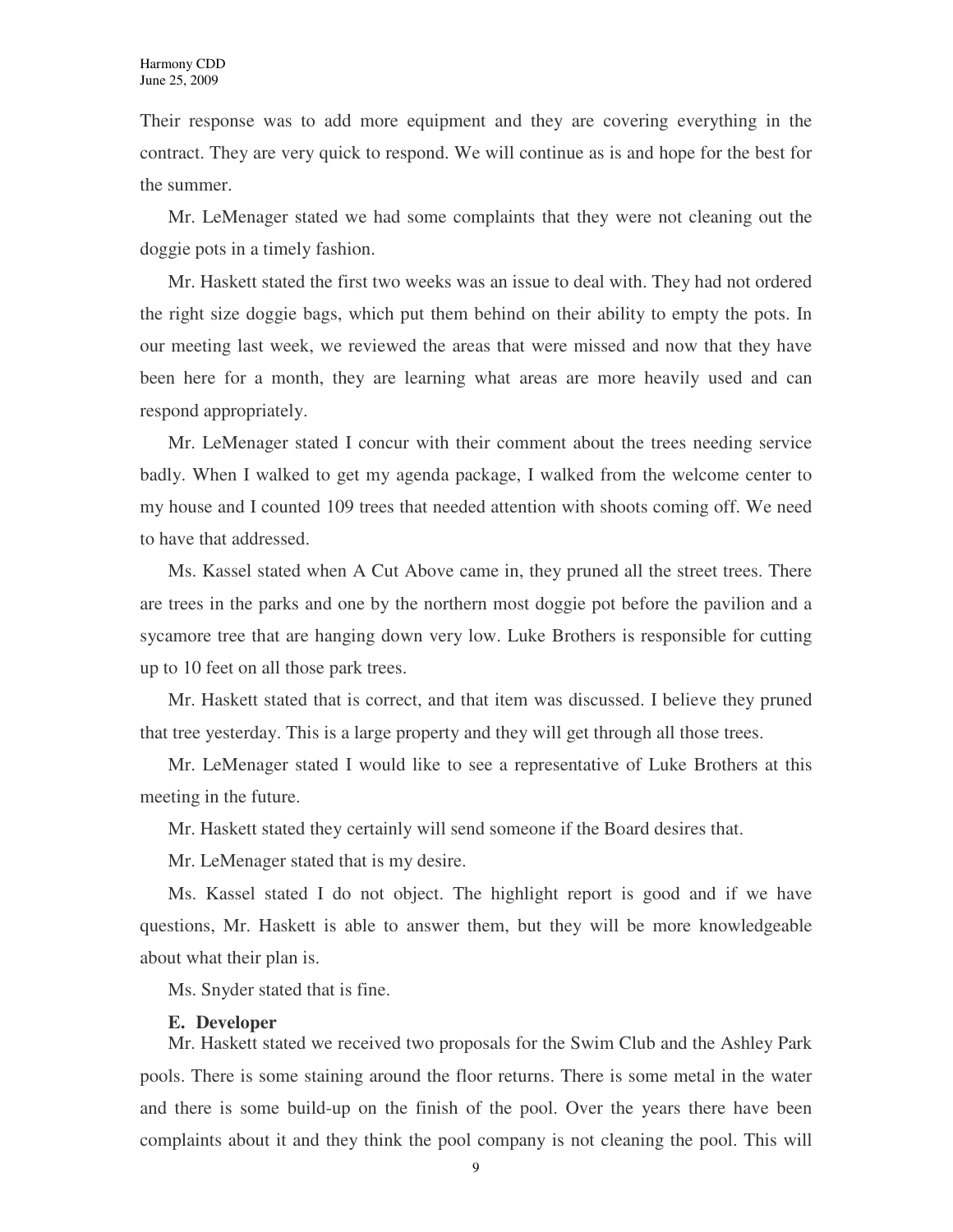remedy that situation. We are proposing that the floor returns be changed out for ones that sweep the water up instead of draining across the pool. One proposal is for \$1,800 for the Swim Club and \$550 for Ashley Park. The proposal from Pool Works is \$520 for the Swim Club and \$195 for Ashley Park. Pool Works is the same company that replaced the drain covers last fall. They have performed good work and performed it in a timely manner.

> On MOTION by Mr. LeMenager, seconded by Ms. Kassel, with all in favor, approval was given to accept the proposal from Pool Works to replace the floor drains, as discussed.

Mr. Haskett stated I priced getting some additional trash cans and doggie pots that are needed. Rather than spending thousands of dollars on those items, I looked at some areas where there is no growth at this time. I would like to suggest we remove one doggie pot on Mall Park east, which will leave two on that stretch of the road, remove one from the green neighborhood which is extra, and in the Birchwood neighborhood, the original plan was to put two trash cans in each pocket park. Birchwood is the only neighborhood that has two trash cans in each pocket park and all the rest have just one. Following up how they have been utilized, it would not affect anything to remove one from each of those two parks and moving them to the parks where they are needed to avoid an overflow of trash. As we move forward and there is more growth, then we can replace those items. These items are currently on the project and they are not being utilized very heavily, which means they will need to be replaced in five years so we may as well get the best use we can out of them. I am requesting authorization from the Board to remove three doggie pots, which cost \$1,500 to purchase new, and two trash cans.

Ms. Snyder stated hearing no objection from the Board, you may proceed.

Mr. Haskett stated I researched a company to resurface the basketball court and they estimate about \$3,800 to apply a texturized surface, similar to a tennis court. They will level out the area, restripe it and it will then have a non-slip surface.

Ms. Snyder stated that price does not sound bad to me for the people who are slipping and falling on the current surface.

Ms. Kassel asked what about drainage of water off that surface? Will they come back if water pools on the surface?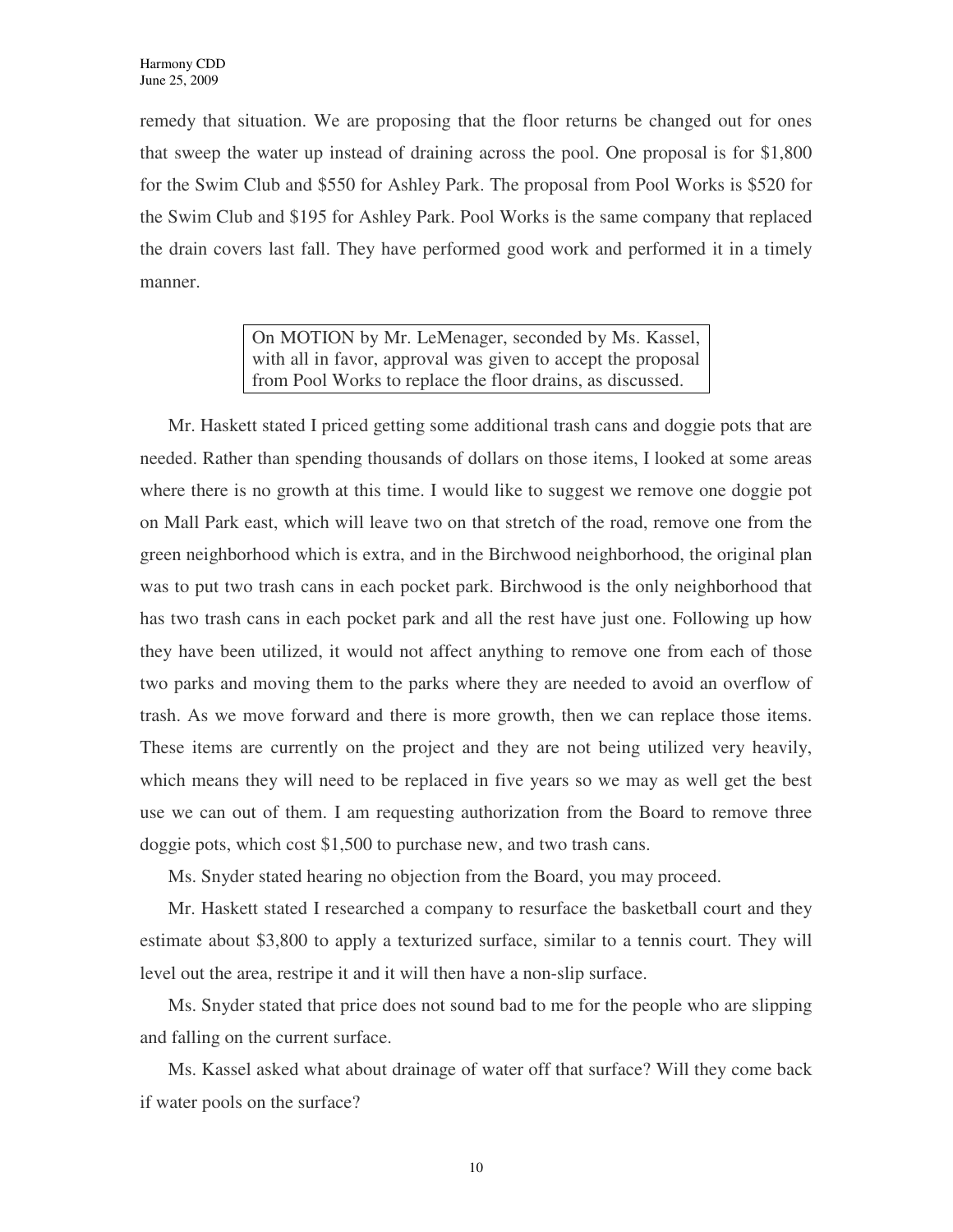Mr. Haskett stated yes. I will procure a couple more proposals for the Board to consider at next month's meeting.

Ms. Kassel asked what about the pad for the dog park?

Mr. Haskett stated Luke Brothers is cleaning the entire area and I will address this issue when that is complete.

#### FIFTH ORDER OF BUSINESS Supervisor Requests

Ms. Kassel stated I have been in contact with Ms. Burgess about getting a monthly report on reports and problems from the website, emails and phone calls. She said we will start getting regular reports at the next meeting.

Ms. Snyder stated we received two notes, one is that the CDD needs to take action on the non-Harmony residents use of swimming pools since school is out. Non-residents and teenagers have flocked to our pools causing problems making an unpleasant environment for those of us who pay in excess of \$5,000 in taxes to live here. When confronted, the non-residents think it is a joke when told they are not allowed to use Harmony recreation areas. The second email is from a resident who uses the pool on a daily basis and says among other things, unauthorized entry and usage of the pool is rampant. The change to the gate was nice but now people simply climb over the fence. On one particular day at 2:30 p.m., there were 19 people in the pool. I saw two keys in use: ours and one other person. Others asked to be let in or simply climbed over the fence. Many issues exist, including we pay for that pool and not the other people. Someone will get hurt going over the fence and I suggest raising it to at least six feet or putting bushes on both sides to discourage climbing. Unaccompanied minors are rampant, which are a huge risk and a place for trouble to happen. Last year video cameras were installed as a deterrent. Who is watching and reacting to the images? Smoking and drinking continue within the enclosure. I have noted this previously without response. I realize this is not an easy issue to grapple with, but our CDD Supervisors have spent much time in formulating rules and the pool is covered by those rules, but nothing is happening to enforce them. It seems evident that someone needs to be charged with enforcement privileges in order to quell what is becoming a big issue. Since Mr. Belieff is already handling the burdensome and cumbersome boat rules, perhaps he can be designated as the pool police. A simple phone call to his cell phone when things are occurring might stop it if he can respond quickly and if he has the authority to toss out trespassers. If nothing is going to be done, we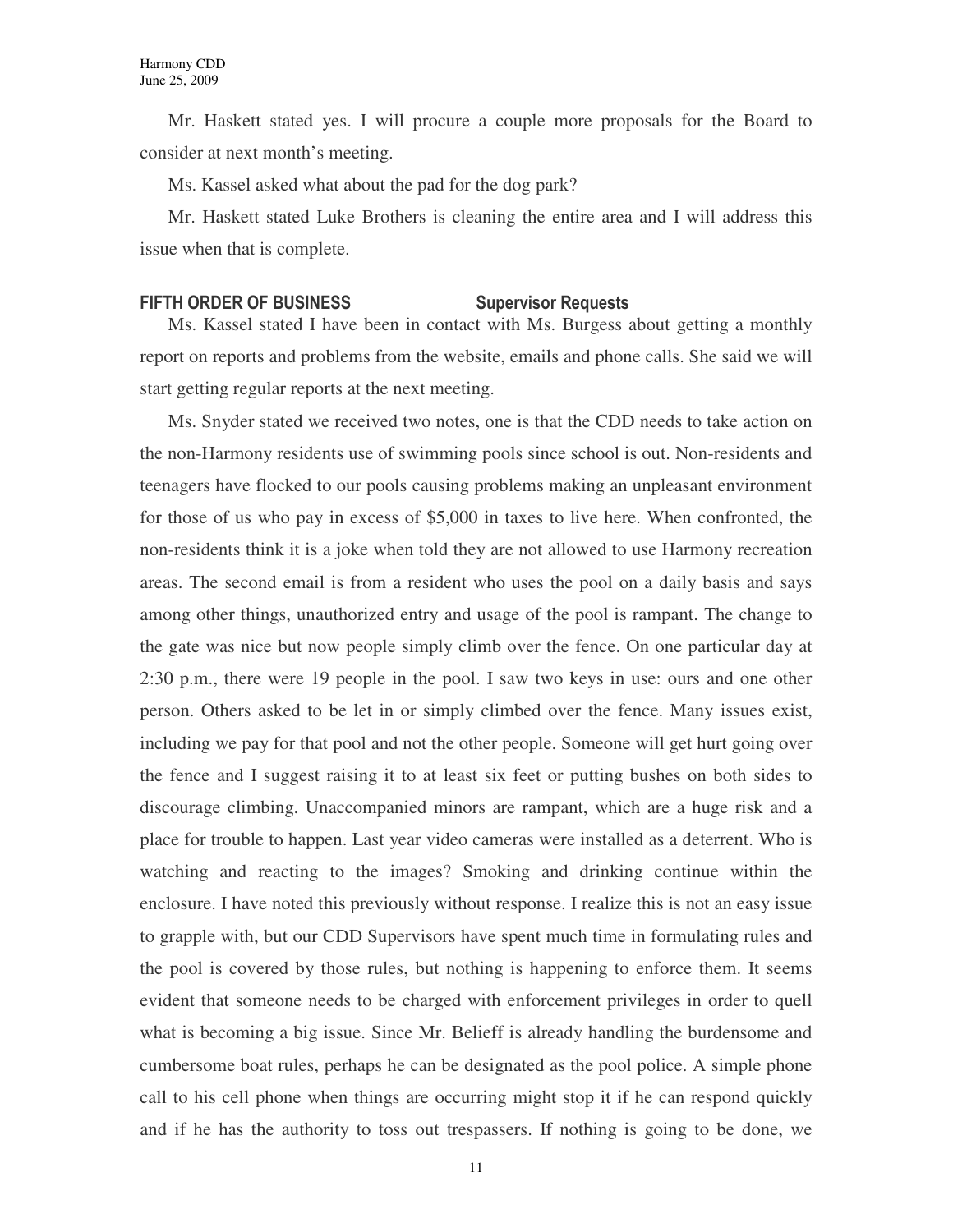should simply eliminate a section of fence to allow people to walk in to mitigate the hazard of fence climbing that occurs daily. In closing, I ask that this get circulated to the Supervisors for immediate consideration as well as potentially become an agenda item at the next meeting. Also I would appreciate a response and please feel free to contact me, from Steve Berube. Are the cameras working?

Mr. Haskett stated unless something is reported at that specific time and police are called out, we do not monitor the cameras.

Ms. Snyder asked should we respond to these incidents by calling the police?

Mr. Haskett stated you sure can.

Mr. O'Keefe stated it is trespassing.

Ms. Snyder stated from what I have heard, trespassing is quite serious in the State of Florida.

Ms. Kassel asked what about putting a few signs inside and outside the pool areas saying to report trespassing or other problems to call the sheriff. That can act as a deterrent and also as an immediate provision of a phone number for anyone who wants to call.

Mr. Steve Berube stated shortly after that email, signs were put up in the pool area, and that helped a lot. The people in the pool who were there seven days in a row were clearly not from Harmony. I will not confront anyone because you never know if something will happen. But recently I have not seen anyone climbing over the fence. One sign says Cameras In Use and the other one says No Fence Climbing.

Mr. Haskett stated at every meeting I hear comments that people do not know who to call or they did not see the notice. I printed up signs that have the CDD information on it, and what to do if there is an incident, and they are located in the restrooms and other areas where people may be looking for that information.

Mr. Golgowski stated we did have some mischief in the Ashley Park pool, and the video that was on file led to an arrest.

Mr. LeMenager stated from my observation on the neighborhood watch, we have a representative from the sheriff's department, and he is the one to contact. They are always looking to be responsive to the community.

Mr. Berube stated there needs to be an immediate contact person for some situations.

Mr. Moyer stated I think it makes sense for Mr. Belieff to be the immediate contact.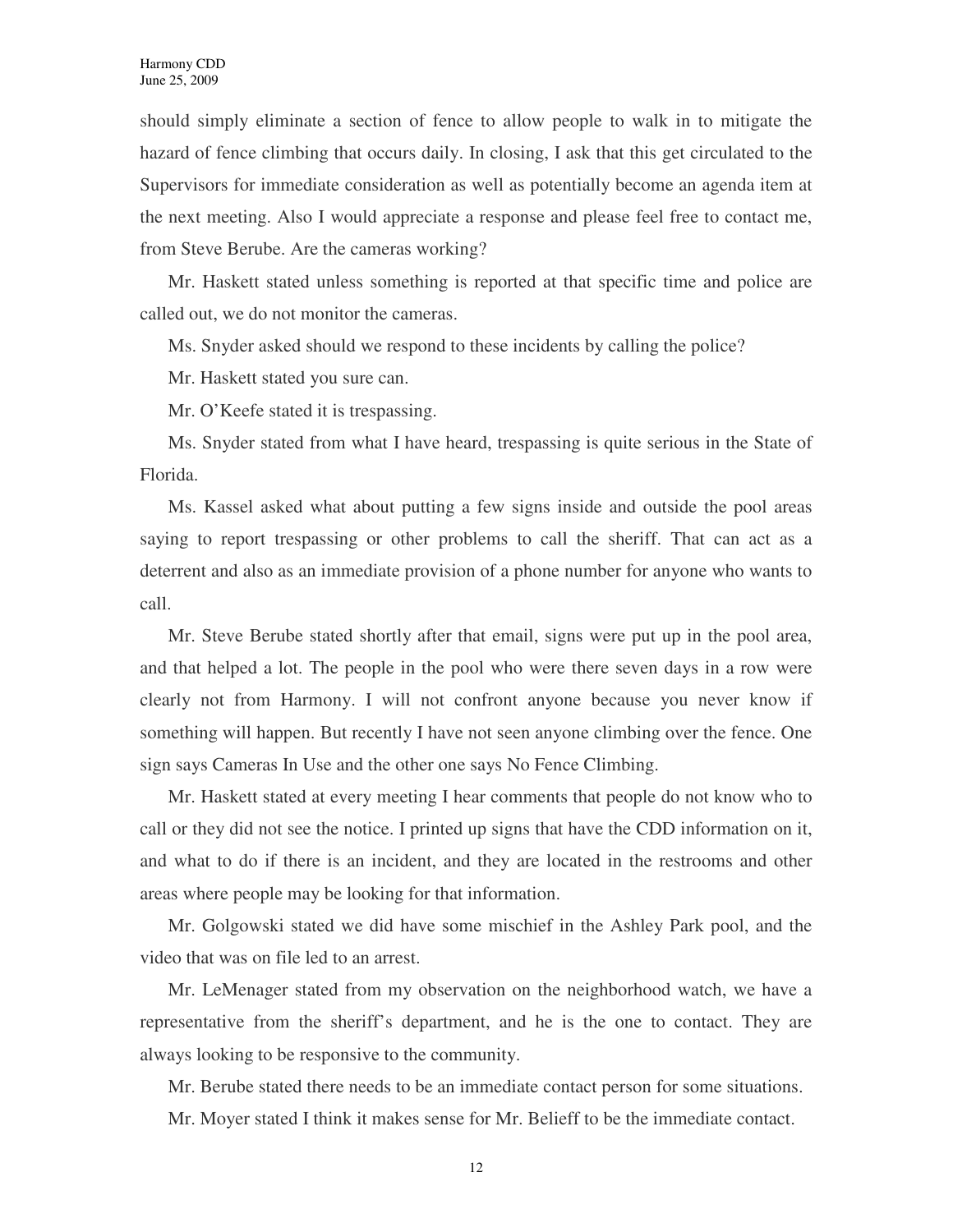Ms. Snyder asked do we have any Harmony communication going out?

Mr. Haskett stated we can send an e-blast.

Ms. Snyder stated it would be good to share the news that there was an arrest made due to the cameras being in place.

Ms. Kassel asked what is the status of the Harmony Notes?

Mr. Golgowski stated the deadline for the July edition is next week. We are also working on a welcome package for residents to explain who to call for various things.

Ms. Kassel stated I thought we were going to do that a few times a year in the Harmony Notes.

Mr. Golgowski stated we are continuing to work on the longevity of the Harmony Notes.

### SIXTH ORDER OF BUSINESS Audience Comments

Mr. David Leeman stated Mr. LeMenager commented that there are a number of unfunded capital projects. I would like to know what they are and how much you expect them to cost and are they mandatory.

Mr. LeMenager stated I have no idea what they will cost. I have no idea what kinds of projects they will be. At some point we will need another access road into the community. We have done no development of parks or recreation on the east side of the property and we will need to do something over there at some point in time. We have run out of money in the capital accounts.

The Resident stated there is no plan but you just think we will need to do some things.

Mr. LeMenager stated I think there is no question that we will. I believe the road is planned as an alternative entry. Once we have built up the downtown area, the thought is that we do not want delivery trucks coming down this narrow road. There is another access road that is planned.

Mr. Boyd stated that is really the only other infrastructure item that is planned. The waterline extension that we are doing now is funded. There is a funding agreement in place as part of the creation of the CDD, so at the time the alternative access road is necessary to the development, the CDD will facilitate construction of the road but if capital funds are not available, the developer is obligated to fund that improvement.

Mr. LeMenager stated that raises another issue. I do not think our current plans, with respect to finalizing the capital improvements, are very transparent. It would be nice to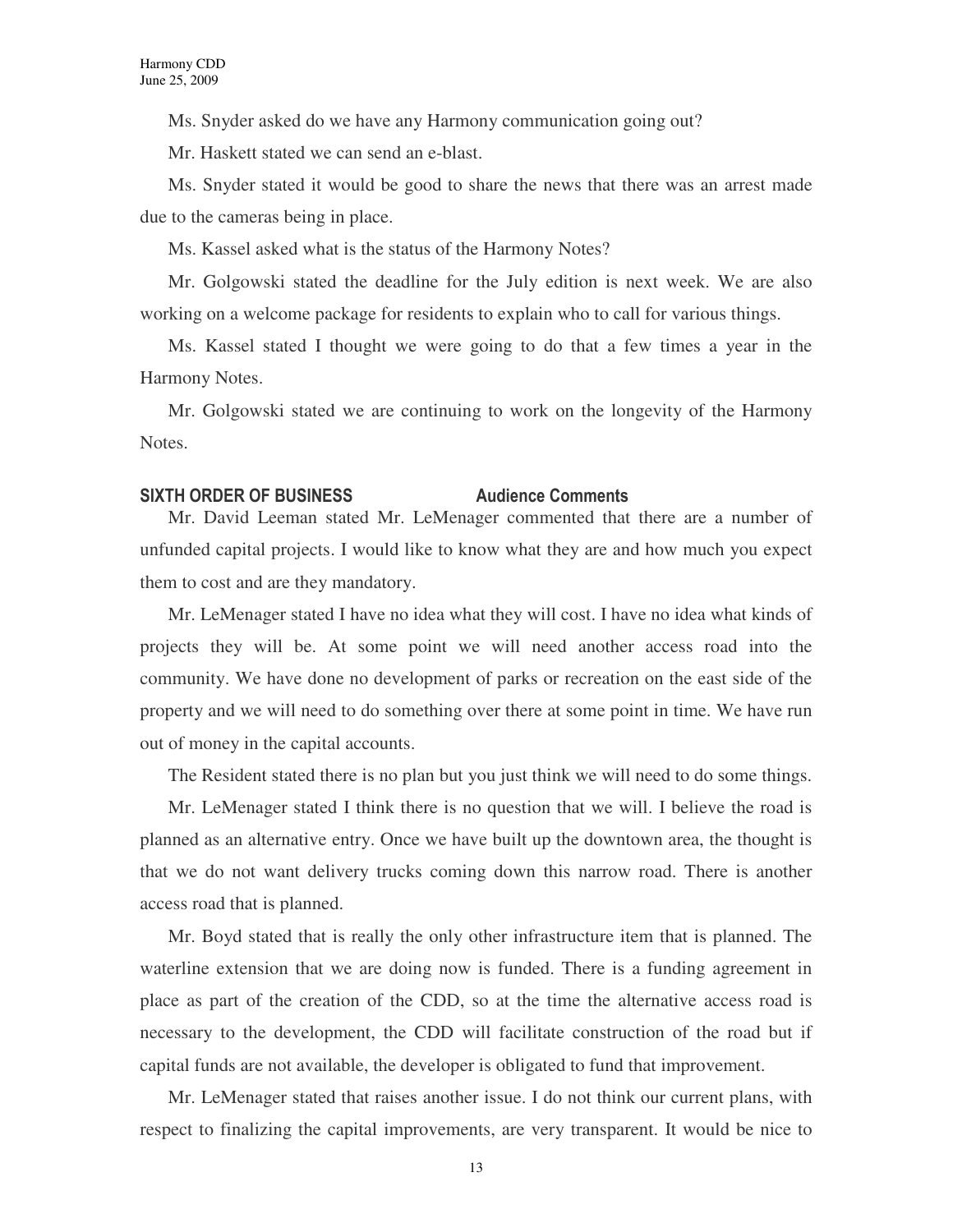make sure we have a long-term capital plan and a long-term development plan with respect to the capital projects that are remaining. If you have such a list, I would feel better if we felt secure with the funding.

Mr. Boyd stated when the District was created and the capital improvements originally planned, they were programmed based on an engineer's report that was prepared by our firm. It estimated the planned construction and the construction costs. The capital account then was budgeted and the bond financing was based on those estimates. The new entrance is one item that was not anticipated as part of that report, so that is part of the reason why it will be funded by the developer. It will be a community facility and an asset of the CDD when it is completed, so the CDD will facilitate the construction. That is the primary reason that there are no funds to cover that improvement since it was not included in the original program of the CDD. Since the CDD has started to develop and the developer has had interested parties looking at the Town Center area, they have made it clear that the secondary entrance is something they want to see before they commit to locating in Town Center. The capital program has evolved over time because of development. The engineering report is on file and is a matter of public record for the CDD.

Ms. Kassel asked can we estimate that any development on the east side of the community would include amenities for that part of the development that will also be funded by the developer?

Mr. Boyd stated the developer is not obligated to fund anything that may be desired by the Board. I do not believe the funding agreement covers that. It says that anything that is planned for the infrastructure of the community, which is primarily roads, water, sewer and drainage, if there are not enough funds to cover those elements, then the developer is obligated to cover them.

Ms. Kassel asked if the developer will be developing that part of the community, which he has not yet, is the CDD responsible to provide amenities that we have to provide capital funds for?

Mr. Boyd stated no, the CDD is not.

Mr. LeMenager stated except for the fact that we will have owners paying assessments on the east side of the community who will clearly expect amenities on their side of the community as well.

14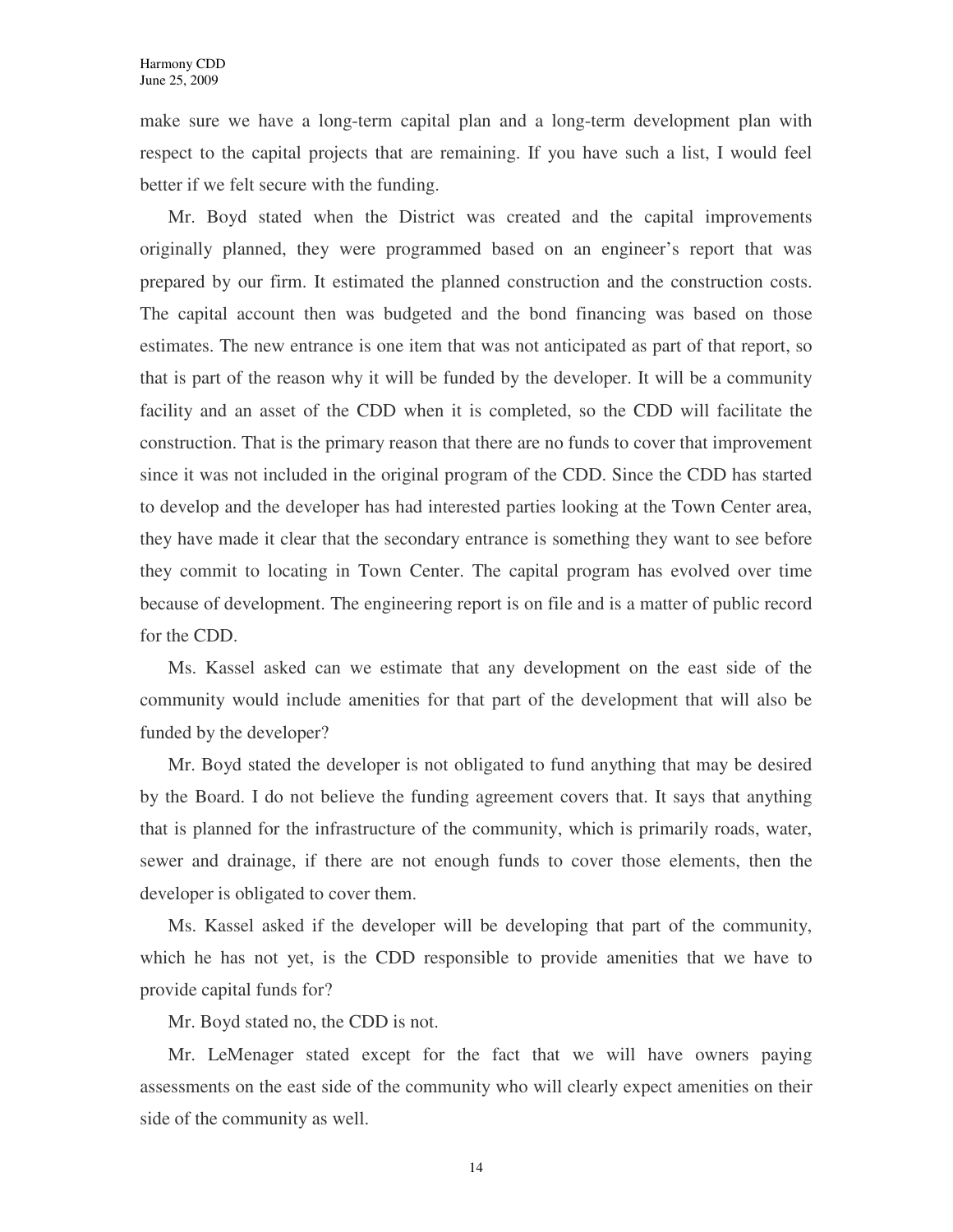Ms. Kassel stated it is not necessarily the CDD that has to provide them.

Mr. LeMenager asked who else would it be?

Ms. Kassel stated the developer.

Mr. LeMenager stated I disagree, not when it comes to parks and things of that nature. It was made very clear that the developer is obligated to fund basic infrastructure for roads, sewer and drainage.

Ms. Kassel stated we are not obligated to provide amenities on the east side, although it would be nice.

Mr. LeMenager stated given the fact that we are the ones who funded the amenities on the west side, I can imagine a few years from now the residents on the east side asking where their parks are.

Mr. Moyer stated they buy into this community based on the engineering plan and their agreement to pay the bonds that have been allocated to their property. That is an upfront disclosure that is made between the developer and the purchaser of the property, so there really is no obligation on this Board's behalf to do any of that. In terms of marketing, if it is necessary for the developer to market that property, then he needs to consider that. He may come to this Board and say they are building a park and he would like to dedicate it to the District and would like the District to maintain it, that is a fair discussion to have. In terms of this District incurring additional capital dollars, that is not anticipated, and it will have to come through the Board in order to do that.

Ms. Kassel stated for people who bought in that area, unless the developer told them that there will be no amenities that the CDD will provide, that will be on the developer to provide anyway since it is his responsibility.

A Resident asked what is the current policy on maintaining the trees on the side streets?

Mr. Qualls stated there is no policy on that subject. If the tree is on private property, the District cannot use public funds to maintain private facilities.

A Resident asked what if the tree is between the road and the sidewalk?

Ms. Kassel stated that is an easement.

Mr. Boyd stated no, that is CDD property.

Ms. Kassel stated this is where we started to get into some quandaries that we have not yet resolved. The home owner is responsible for maintaining that property until we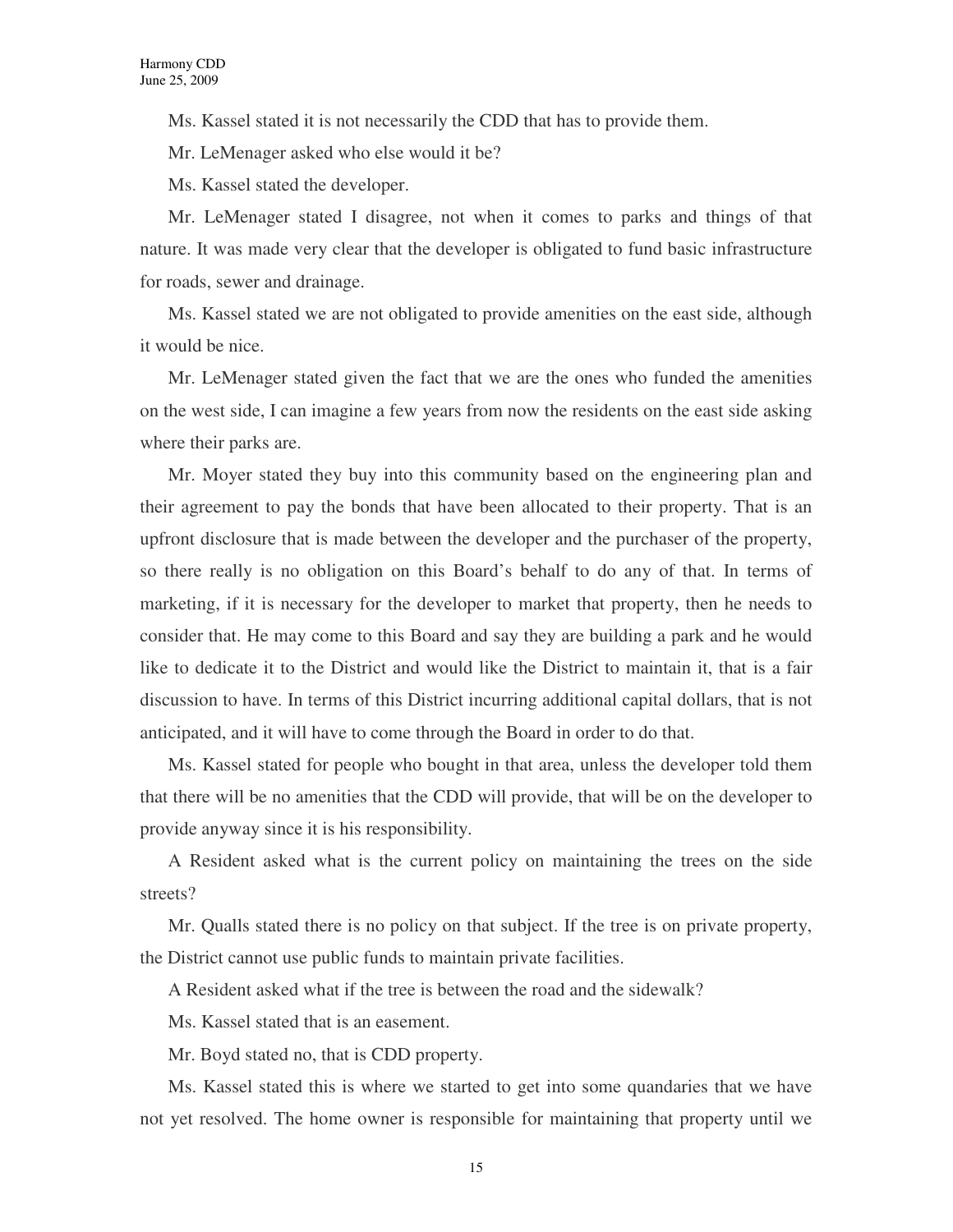went in and started trimming the trees there. Now we have trimmed the trees, so who do the trees really belong to? Most of us had to pay for those trees. Do they not belong to us even though it is on CDD property? How does that work and whose obligation is it if the property is the CDD's?

Mr. Boyd stated the reason the property is CDD property is because it contains most of the utilities and the sidewalk. The CDD needs the right to be able to go in and do work on those utilities or sidewalks. That is the reason that tract is owned by the CDD. It is similar as in other communities where that tract is owned by the City or the County. It is consistent in how other neighborhoods are whether you are in a CDD, City or unincorporated part of the County. How a tree that a CDD, a City or a County plants gets maintained in the future is something that I cannot answer.

Mr. Qualls stated so many times so many people are focused on what is CDD property and what is not. That is not really the distinction. The CDD is really a boundary, but through an interlocal agreement, the CDD can maintain facilities outside its boundaries. The question is, is the District under an obligation to maintain these particular trees. I do not know the answer but I can find out.

A Resident stated my perspective is that since you provide the trees, you should maintain them.

Mr. Moyer stated the other thing you need to look at is what the covenants require the home owner to do. Most subdivision roads are 50 or 60 feet wide and you build 24 feet of road, so each home owner has 12 feet or more that is owned by the government but under various codes, the home owner is required to maintain that 12 feet. You just cannot let the grass grow four feet tall and be full of weeds. You have to maintain that area. In communities like this, it would not surprise me if the covenants require each home owner to maintain their property to the street. If that is the case, then the policy will probably be that the tree will be part of the maintenance that the home owner has.

The Resident stated if that is the case, then I will object. If something happens to my tree, I am responsible for replacing it, and when that has happened, the trees start looking inconsistent.

Ms. Kassel stated this brings up a larger issue that we have to resolve. We have to look at the covenants to see who is responsible for maintenance of that property. Then we need to discuss the CDD replacing the tree and billing the home owner.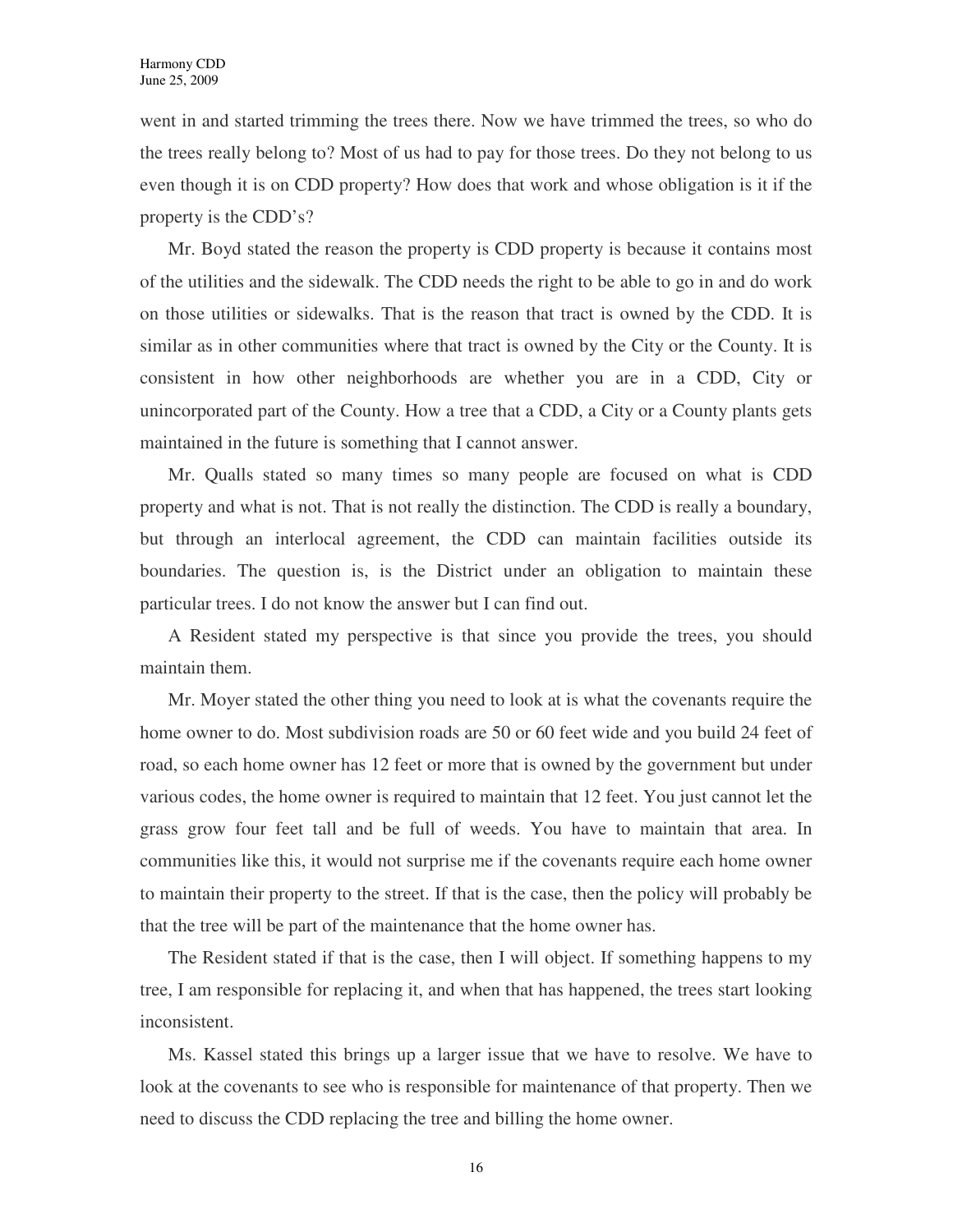Mr. Haskett stated the covenants state that the home owner is responsible for maintenance and replacement of the trees and irrigation unless the CDD has taken the responsibility, which is the case on all the main boulevards. We went in to prune all the street trees over 10 feet, but that does not mean that we will assume responsibility for replacing it or watering it or anything else. It is the home owner's responsibility to provide that maintenance.

Ms. Kassel asked is it possible to put on the website the pertinent covenant so that it can be there for all residents to see and perhaps put something in Harmony Notes?

Mr. Moyer stated if Mr. Haskett can provide that to us, we will post it.

Ms. Kassel asked how should that be handled? Should we simply leave it up to the home owners to do the whole thing? Or should we have a policy whereby we have the landscaper replace the tree and invoice the home owner?

Ms. Snyder stated then we have to figure out how to collect the money.

Mr. Haskett stated the home owner assumes that responsibility on the CDD's behalf.

Mr. O'Keefe stated that leads to an issue where we are going to have to be responsible to collect that money. If we replaced the tree, then we have to do it under the CDD guidelines. I would not tell a home owner that they have to pay for the tree. Collecting the money is an area we do not want to get into.

Ms. Kassel stated we could simply say they need to go through the landscaper or say they need to replace the tree with the same type and size.

A Resident asked do we have someone who comes in to clean the toilets every day?

Mr. Haskett stated on Monday, Wednesday and Friday.

The Resident stated that is one amenity that we use frequently and it needs to look better. They need to clean it on a daily basis. People are smoking in there and landscape people go in there, and it needs to look better. The ladies toilet has not been working for three weeks.

Mr. Haskett stated Jan Pro has recently changed out their whole crew in response to addressing some of their cost issues. To combat the appearance on a daily basis, you will have to budget for a company coming in every day or residents can police it themselves.

Ms. Kassel asked is this mess issue ongoing? We had a problem with a lot of people coming in, which will lead to the issues this resident raised. If the signs have reduced the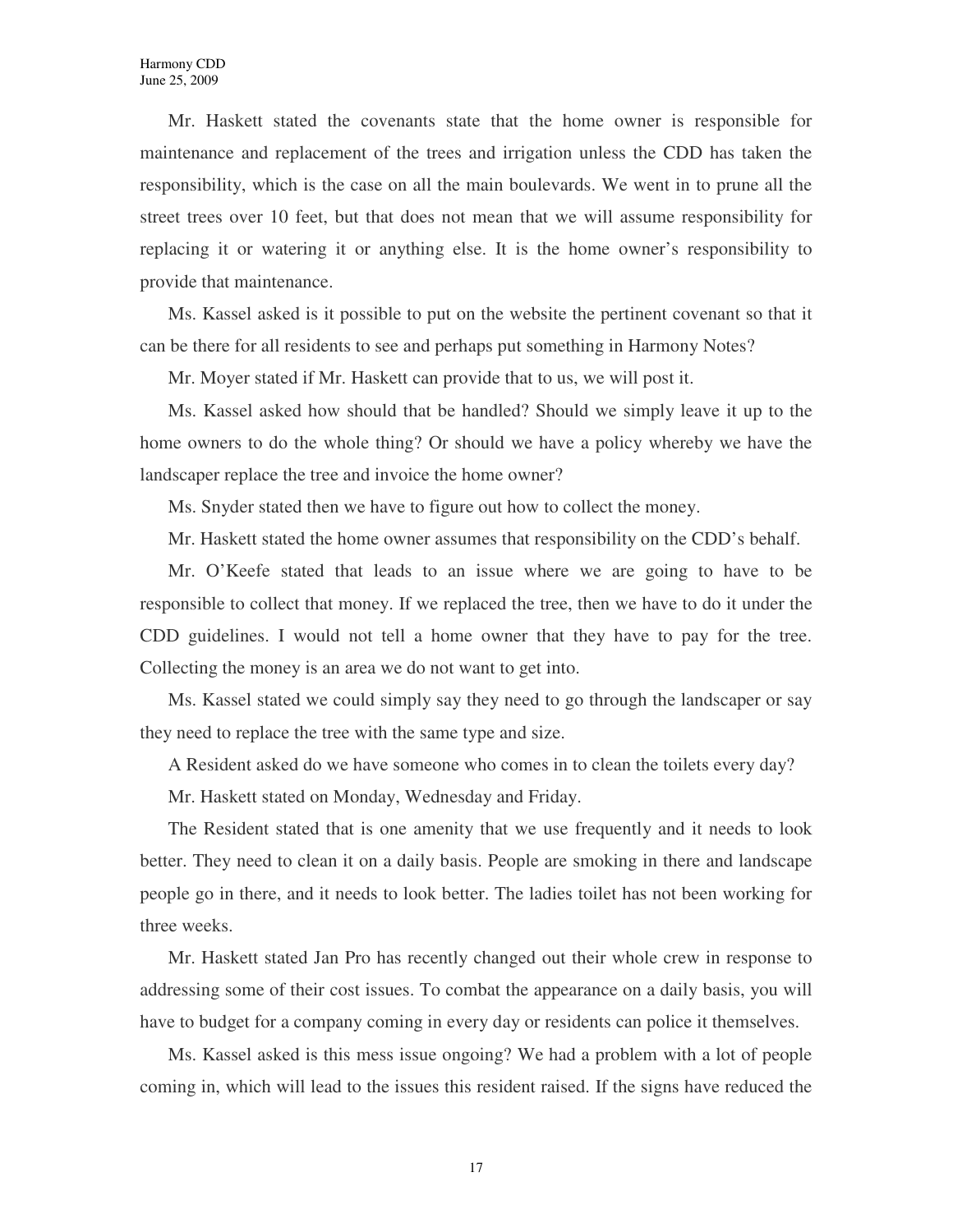problem with the number of people and the abuse, the mess should be decreasing. I would like to hear at the next meeting if the situation has improved.

Ms. Snyder stated the pools are used a lot. Maybe we can increase how often Jan Pro is here during the summer and not as much in the winter.

Mr. Berube stated Jan Pro only does the interior of the bathrooms. The overall pool area is untouched.

Mr. Haskett stated they remove trash as well. The landscape company also does some trash removal and maintenance.

Mr. George Schiro asked has Mr. O'Keefe disclosed that his wife is an employee of the developer?

Mr. O'Keefe stated that has nothing to do with me being elected to the Board.

A Resident stated I have also noticed deterioration of the pool furniture in the last seven years.

Mr. Haskett stated we have done an inventory and we are missing a few, and there is some deterioration.

The Resident stated it is the adults, too, not just the kids.

Mr. Jason Shepelrich stated I want to address the tree issue. It has been discussed and there was a comprehensive answer given. I happen to have the minutes on it because I was looking at that same issue. We have a tree on the CDD easement near us that was replaced that is about two feet tall and others on our street are about 30 feet tall. It does not look right, so I was trying to research who had the responsibility. The home owner replaced it with something from Home Depot very cheaply. I read the minutes and this same discussion happened in November. Ms. Kassel asked who had the responsibility for the trees, and Mr. Evans responded the trees on CDD property are owned by the District. Ms. Kassel asked if the tree dies, does the District have to replace it, and Mr. Evans responded yes but the home owner has to maintain the grass. There is a conflict there.

Ms. Kassel stated I am not sure if Mr. Evans misspoke or he may not have been aware of the covenants, and I think the covenants would be the overriding document.

Mr. Qualls stated as long as the covenant is not inconsistent with any general laws in the State of Florida, the answer is yes. The best way to deal with this is to document what the covenant says in a memorandum to the Board that I will prepare and distribute. The legal question presented will be who is responsible to maintain these specific trees. I will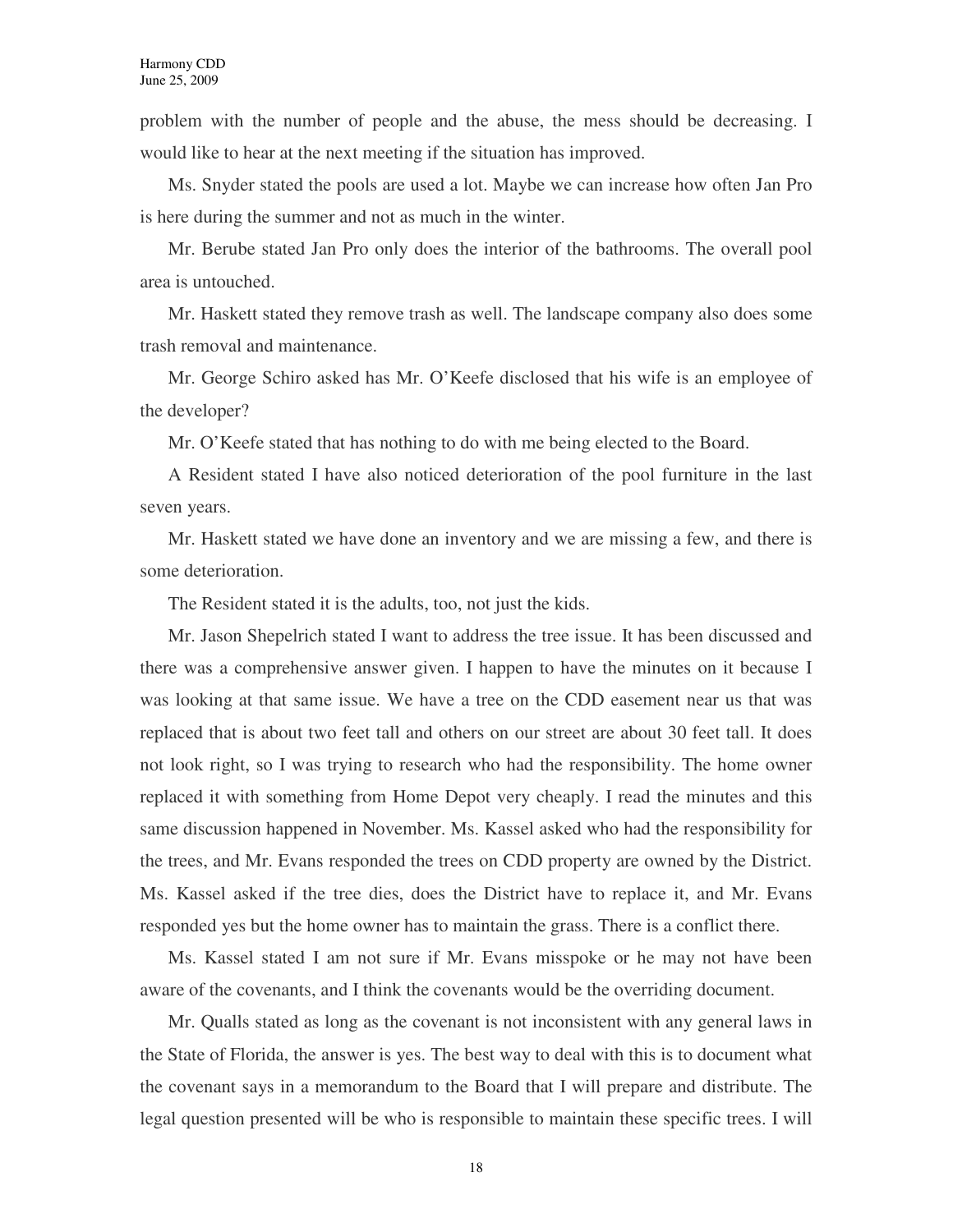get with the engineer so that I know exactly what trees are being addressed. I will provide the report before the next meeting.

Mr. Shepelrich stated the covenants address maintenance but they do not speak to replacement. We need to make sure it is not encroaching on a stop sign or that it looks inconsistent with other trees.

Ms. Snyder stated a lot of that has come up since we had the tree trimming operation and the RFP on landscaping. It is a good subject and we have to get it settled.

Ms. Kassel stated before that, the policy was that the home owner had to maintain it but since we have done the tree trimming, things may be a little different. We need to communicate that to all the residents.

Mr. Shepelrich stated I have another item on the CDD easement area. Our lot is uniquely situated across the street from the school. During the school year, our yard is trampled over and is constantly in a state of broken sprinklers and other damage. We also have a constant issue of people dropping off and picking up their kids in front of our house and that continues to damage our grass. We are trying to do what we can, but it is too much for us to deal with. We are the only ones affected by this. The crosswalk is right at our property. What can you do about the maintenance aspect of that? We have a lot of kids horseplaying in that area as well. People also bring their dogs and hang out in that area. The Board should know this is happening.

Mr. Moyer stated the issue is what the Board can do, and the Board can do zero about student control, but the school resource officer can do something. I recommend that you ask to meet with the school resource officer, who is a deputized sheriff. He can go out there and do whatever he can, especially if there is a safety concern.

Mr. Shepelrich stated the problem goes away for a short while and then it increases again.

Ms. Kassel stated this is the kind of thing where you will want to meet quarterly with the same resource officer and get him back into his pattern. Perhaps they can provide some traffic cones and ask him to put them in front of your house during school drop-off and pick-up hours so that people cannot park there. I do not know if they will do that, but you can ask.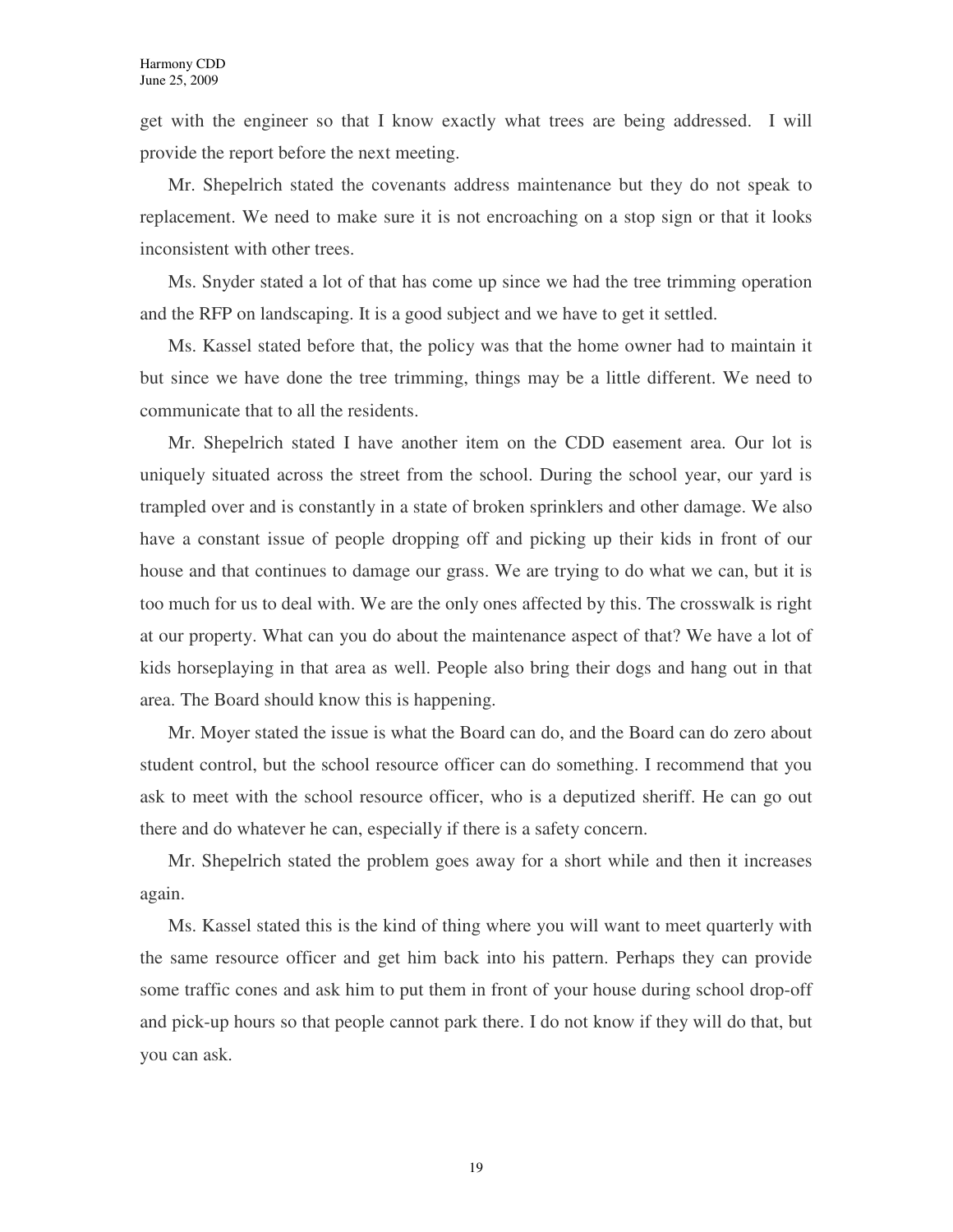Mr. Berube stated someone complained to the sheriff department, so they will bring extra officers out and they will be there for a couple days. When the deputies disappear, people go back to doing what they were doing.

Ms. Kassel stated that is why I suggest that you go to the school resource officer. As part of his regular duties, he can put cones out into the street in the morning and afternoon to prevent parking. Then you do not need four or five sheriffs out there, just the cones to be the deterrent. As far as the CDD, we do not have any enforcement powers. Our power is only to take care of the infrastructure, not to create any ordinances or laws that we enforce.

Mr. Shepelrich stated we are not looking for a policing of the activities.

Mr. Berube stated jaywalking is also an issue. Some of this is because we have a school in our neighborhood, but we should take this to the County Commission.

Mr. LeMenager stated the County owns the road, so perhaps they can put up some No Parking signs for certain hours.

Ms. Kassel stated we are trying to avoid putting up a bunch of street signs, but they may be needed on that street.

Mr. LeMenager stated that is one downside of living by a school.

Ms. Kassel stated a number of people liked the idea of putting a skate park in the community and that may or may not happen, but it has been discussed. One of the locations that is being proposed is in front of the school. I wanted to hear your feeling in having a skate park near your homes.

A Resident stated the skate park now is the school and they have their own rules about when you can and cannot be there. I would like to see a skate park, but not anywhere near my house. The constant slamming of the skateboards of kids trying to do their tricks is too much. Skate boards will make noise coming down the sidewalk, and it makes the dogs bark. I appreciate the fact that you tabled this item because I had no idea it was being considered. I understand it was raised through audience comments in a prior meeting and I did not know its progress. For something like this where it potentially affects particular houses, even if it is just one house, I appreciate the opportunity to comment. I would not want anything like this by my house and if you want to proceed, I encourage you to do your due diligence to get the information to the residents so we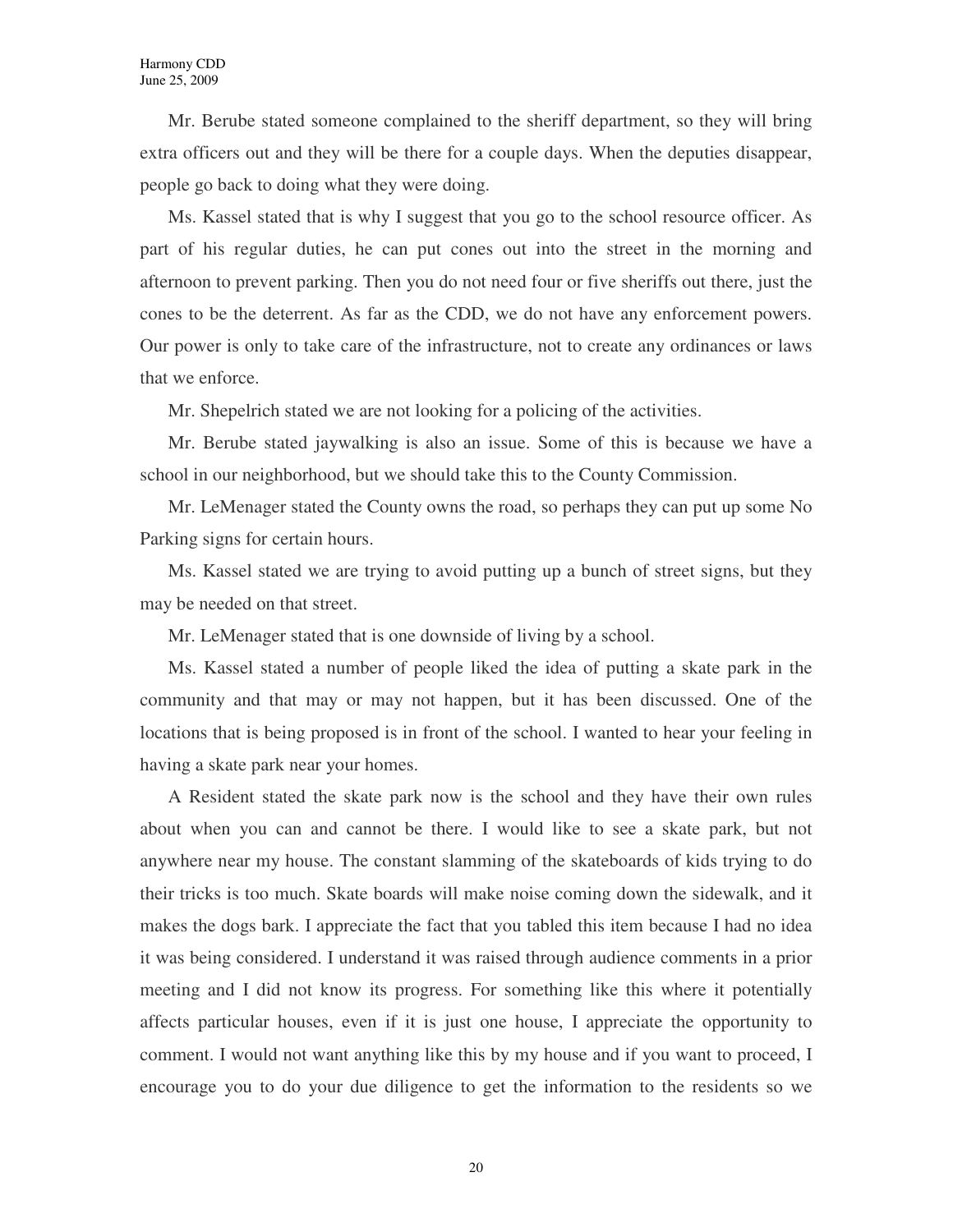know it is being considered. I want to avoid the situation where we have not been consulted about something that will affect us so directly.

A Resident stated they skateboard by my house and they jump off the curb, so I am concerned about the safety issue.

Mr. Berube stated the problem is that no one wants it in their backyard, but it will end up being near someone's yard. I live near there and I sympathize with them. I am not sure I would want it near my house either. Where the proposed location currently is, a skateboard park might be better than what else might go in there. We need to look at future plans. You also cannot put it at the very end of the community because it is too far away for people to use.

Ms. Kassel stated maybe a skateboard park is something we can discuss with the developer as they build commercial property and it could be there as part of the commercial plaza. It is not too far out of the way and not near anyone's home unless there are apartments above some of the businesses.

A Resident stated then there is the issue of how you control outside people coming in.

Ms. Kassel stated it is something we will address in the future but we wanted to get your thoughts as home owners.

Mr. Berube stated people occasionally still smoke and drink in the pool area, and there is clearly a sign posted at the entrance with prohibited activities. I am not sure people read the sign, but the signs prohibiting jumping over the fence had an immediate impact. I have sent numerous requests through the website and on the confirmation page, no matter what I select, it always says that I do not wish to be contacted. In the body of my emails, I indicate that I wish to be contacted, and Ms. Burgess has always responded. Having said that, perhaps a couple signs within the pool area might help more.

Ms. Kassel stated perhaps you can put a sign on the tables where people put their glasses or bottles.

Mr. Berube stated there are no tables at the back end where they are coming in. They need to be where people can see them.

Ms. Snyder asked do we need more trash cans there?

Mr. Berube stated at first we did because they were not being emptied. The doggie pots are used very heavily and some bags did not really fit well in the container and they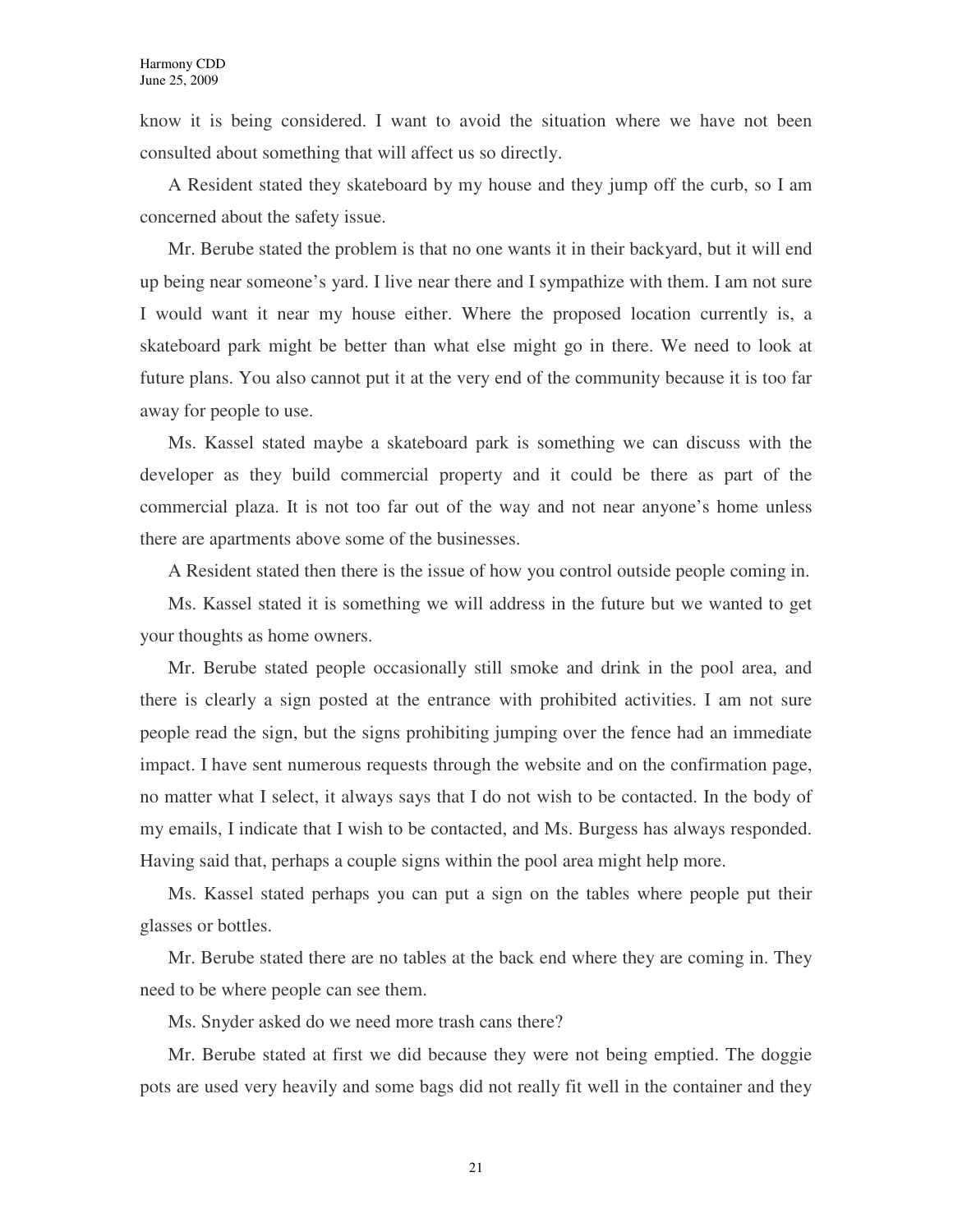are not as bright as the ones REW used to provide. There are a lot of recreational amenities here that are well maintained, but there are no swing sets.

Ms. Kassel asked is that intentional?

Mr. Haskett stated I would love to have some swing sets put in. I priced some at about \$2,800 for a four-seat commercial grade swing set. I can provide some proposals at the next meeting because I would love to have them.

Mr. Schiro stated I received a letter from the HOA informing me that I had to replace my dead grass, when in reality the dead grass is on CDD property next to my home. This is the chinch bug issue that I reported more than six months ago. I met with one of the Luke Brothers staff and he did acknowledge the issue.

Ms. Snyder stated before they left, REW replaced a lot of sod that was dead.

Mr. Schiro stated they did not replace anything in my yard. I saw the new crews maintaining the community and they are doing a good job. How many people are supposed to be on site when they are here?

Ms. Kassel stated it depends on what crew it is because they have different crews. It could be that the people who do turf care also do tree care, so it is hard to know how many. It should be from 10 to 15 people at a time, depending on what they are doing.

Mr. Schiro stated I spoke to a supervisor and they said they had a crew of 13 people on site at all times. I hope someone is monitoring it to make sure they have that many people.

Ms. Snyder stated I have seen at least that many on site.

Mr. Haskett stated as long as the scope of work is being performed, I do not see the number of staff being relevant.

Mr. Schiro stated it was my understanding that you scored their proposal based on the number of people on site, so that is why I am raising the issue. To the issue of disclosure, Mr. O'Keefe has been on this Board for a long time and the fact that he never disclosed that this wife is an employee of the developer is not good. It is an indication of why you consistently vote with Mr. Evans on every single issue.

Ms. Kassel stated he was appointed.

Mr. Moyer stated under the law, he can be a direct employee of the developer.

Mr. Schiro stated I understand that, but I think it should be disclosed and be on record. At the November 28, 2008, meeting, Ms. Kassel was discussing gifts and asked if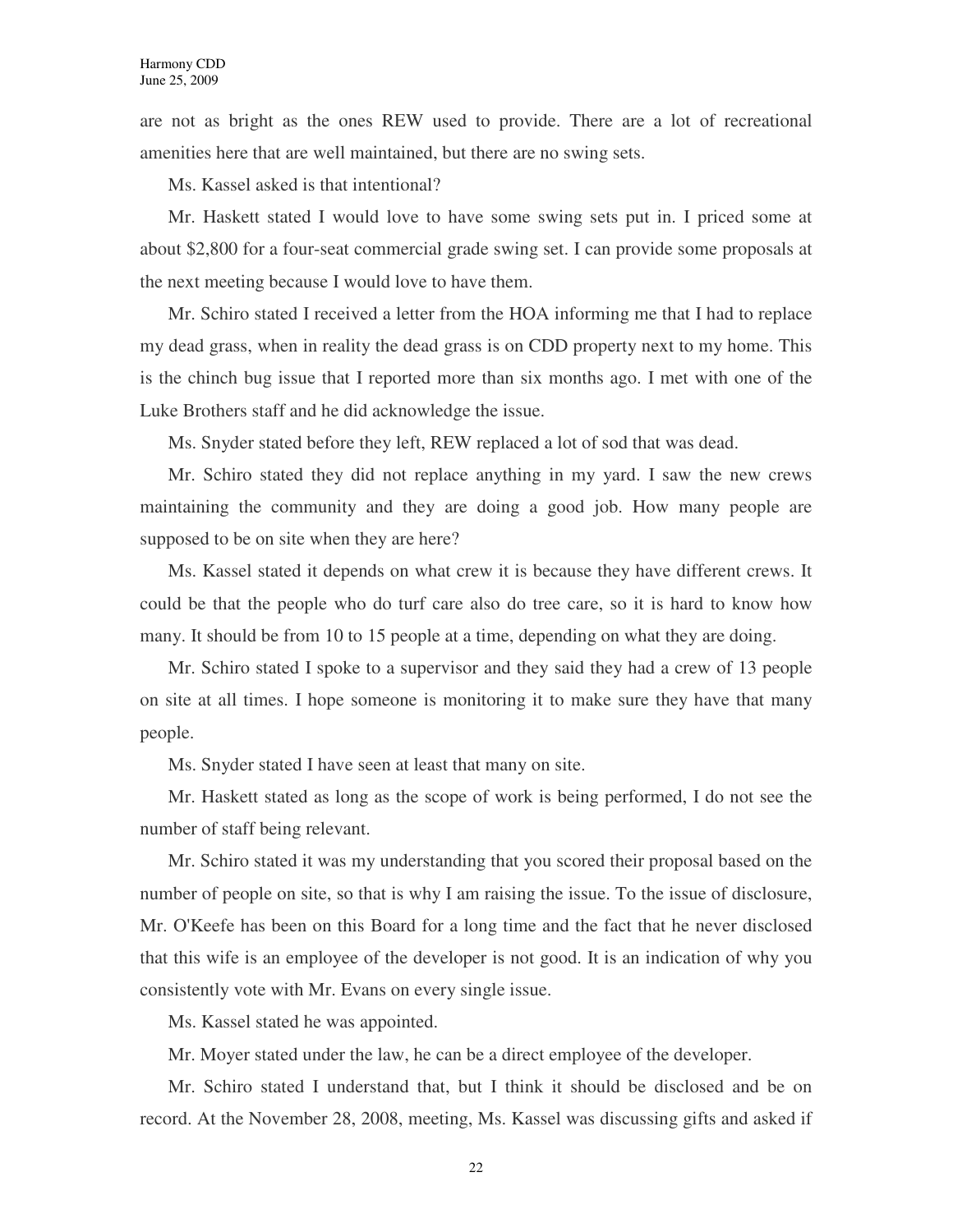a neighbor gives you a gift of a combined total over \$100 for your birthday, do you have to disclosed that. There was an ongoing discussion of the disclosure. I am wondering why Ms. Kassel has not disclosed your gift from the developer of about \$20,000?

Mr. Qualls stated the disclosure requirement is not on the individual receiving the gift. The disclosure is on the lobbyist giving the gift. Ms. Kassel has no duty to disclose a gift and even if she did, the only gifts that a Board needs to worry about are gifts from lobbyists.

Mr. Schiro asked if the developer gives Ms. Kassel a gift for \$20,000, no one needs to disclose that and no one needs to know about it?

Mr. Qualls stated I do not know all the facts and I have not looked into this matter. I am just giving you some principles to answer your first question.

Mr. Schiro stated I wonder why Ms. Kassel did not raise the issue of the developer's gift to her of \$20,000.

Ms. Kassel stated there has been no gift.

Mr. Schiro stated that is a false statement.

Ms. Snyder asked does this have something to do with the CDD?

Mr. Schiro stated it has to do with a CDD member receiving gifts and disclosure.

Mr. Qualls stated the gifts law and ethical considerations are something that any Board and any reporting individual must take into consideration. As far as dealing with specific allegations, I would not advise even responding to things like this because it is very important to get all the facts before there is any kind of exchange.

Mr. Moyer stated even with the information, this Board does not have the jurisdiction to do anything.

Mr. Qualls stated that is correct.

Mr. Schiro stated a CDD Supervisor is required to disclose financial details.

Ms. Snyder stated we have all done that.

Mr. Schiro asked was this \$20,000 disclosed on your financial disclosure?

Mr. LeMenager stated you should go look at the documents.

Mr. Schiro stated I did, and they are not disclosed.

Ms. Snyder stated then that answers your question.

Mr. Moyer stated the financial disclosure requires you to list your source of income, not the amounts, if you have more than 5% ownership in a State-regulated business like a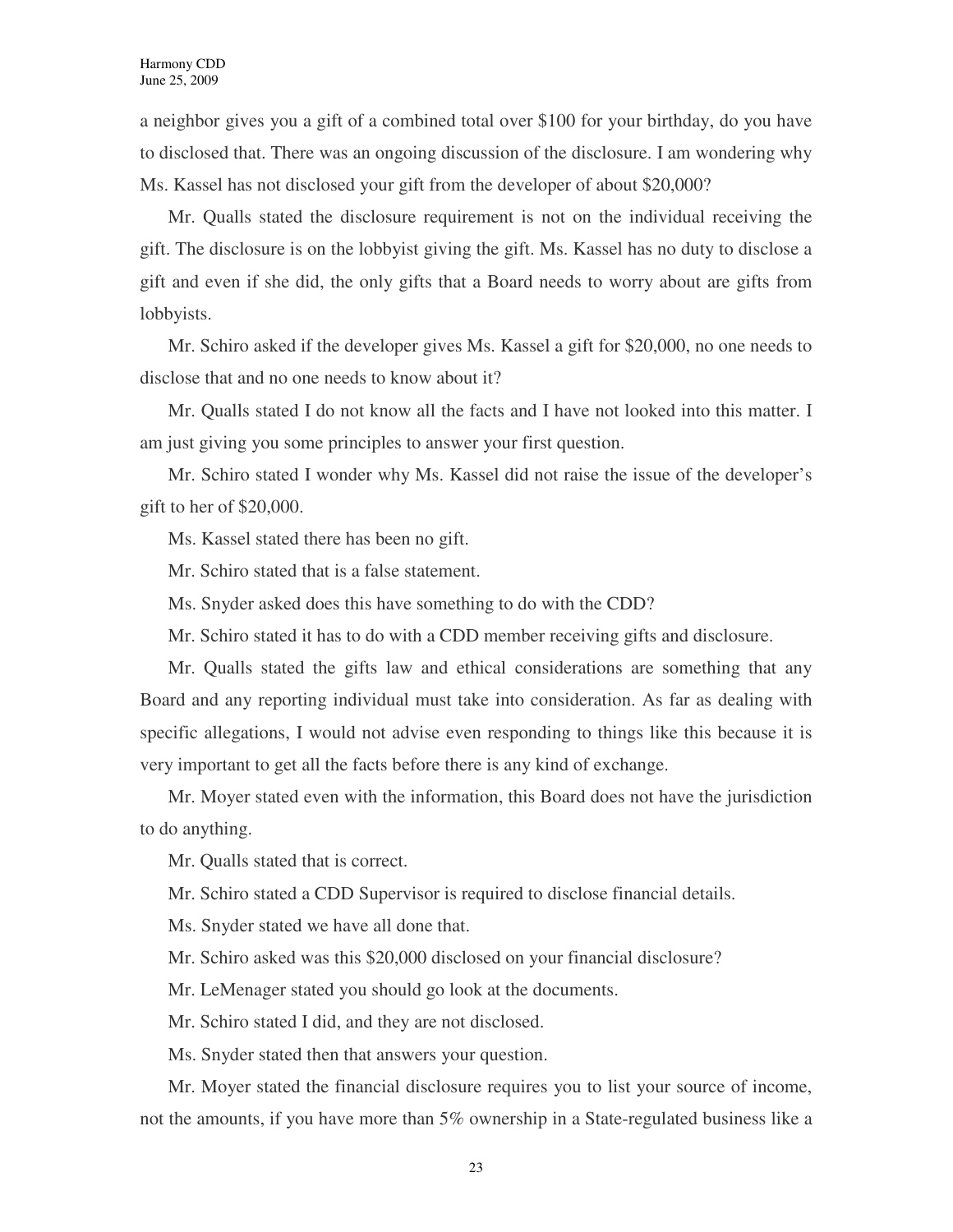utility company, real estate that is investment property that you do not use for a secondary home. It is all in the instructions on Form 1.

Mr. Qualls stated we can discuss hypothetical situations all day. There are so many factors that need to be considered and I do not see the point. I am happy to discuss them with you after the meeting but I do not see the relevance of getting into any of it.

Mr. Schiro stated if there is a relationship between a CDD Supervisor and the developer, that should be disclosed. That relationship may have impact on how that Supervisor votes, like Mr. O'Keefe. I am sure that his wife working for the developer influences how he votes.

Ms. Snyder stated I do not think so.

Mr. Berube stated I think they provide professional management, whether they are home owners or not. I have been involved in CDDs for a number of years and these Supervisors do a great job. I agree with everything they do and I have seen how bad it can get when it gets out of control. This is no where near out of control.

Mr. Schiro stated I agree.

Mr. Berube stated I have been involved in lawsuits because of the legal issues involved with the management of the governing entity is not doing a good job. Sometimes when they are turned over to being all home owners, it becomes a real mess. This group is doing a good job and I attend all the meetings.

Ms. Kassel asked is it your opinion that I voted in any improper way?

Mr. Berube stated no, most of the votes go the same way all the time. That is because all the discussion is hashed out and you all come to a consensus. That is because all the groundwork has been laid.

Ms. Snyder stated we do a lot of preparation during the month before the meeting, some months more than others, so that we can discuss our individual opinions.

Mr. Berube stated I am proud to live here because of the way this community is professionally managed.

Mr. Qualls stated when Districts are established, there often are no residents who can vote on a one-vote-per-acre basis. The Supreme Court said that the burden is taken up by the landowner and the landowner elects Supervisors on an acreage basis.